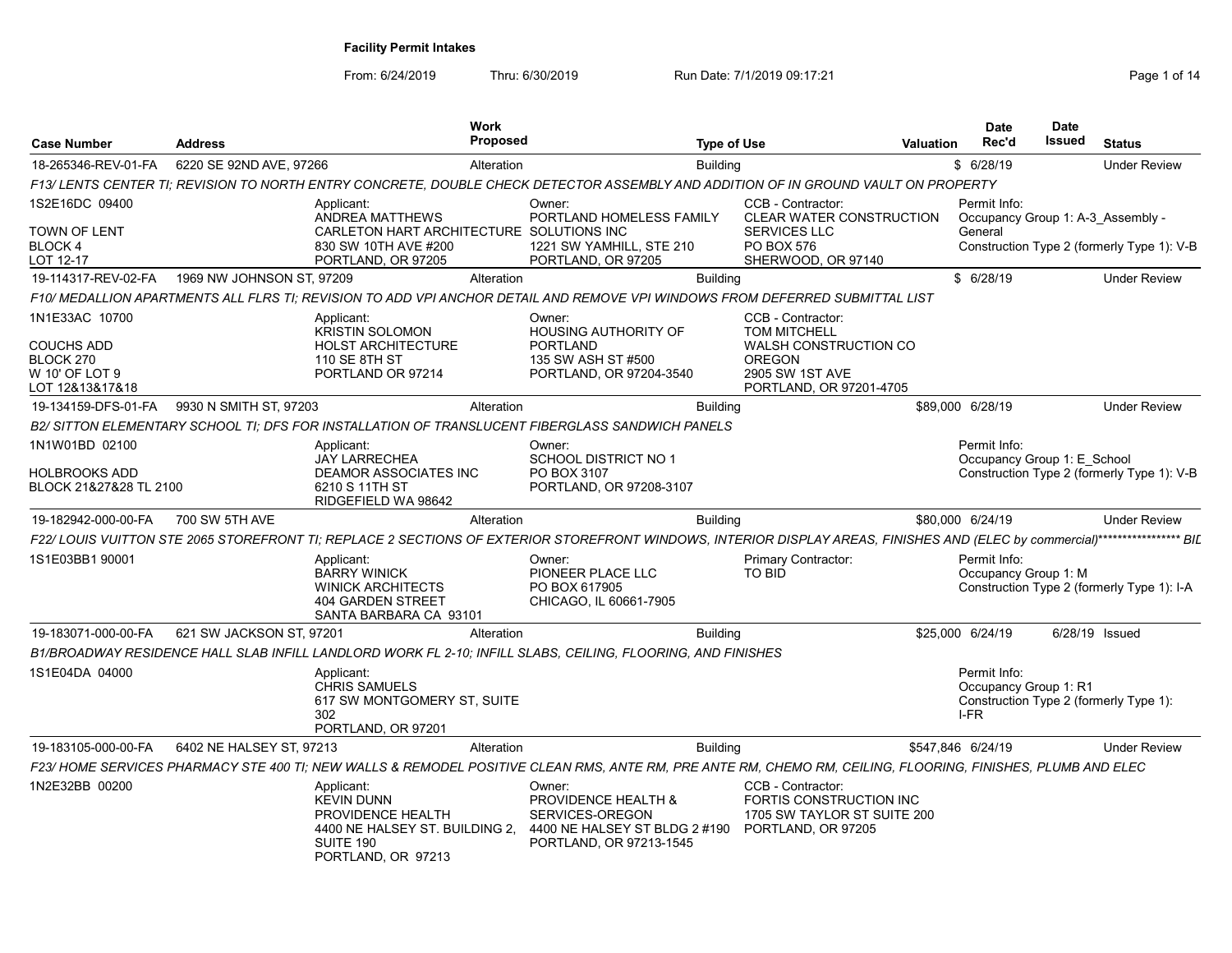| <b>Case Number</b>                                                 | Address                   |                                                                                                                     | Work<br>Proposed |                                                                                                                    | <b>Type of Use</b> |                                                                                                                                                                       | Valuation           | <b>Date</b><br>Rec'd                   | <b>Date</b><br>Issued | <b>Status</b>                                                                           |
|--------------------------------------------------------------------|---------------------------|---------------------------------------------------------------------------------------------------------------------|------------------|--------------------------------------------------------------------------------------------------------------------|--------------------|-----------------------------------------------------------------------------------------------------------------------------------------------------------------------|---------------------|----------------------------------------|-----------------------|-----------------------------------------------------------------------------------------|
| 19-183118-000-00-FA                                                | 100 NE FARRAGUT ST, 97211 |                                                                                                                     | Alteration       |                                                                                                                    | <b>Building</b>    |                                                                                                                                                                       | \$4,700 6/24/19     |                                        |                       | <b>Under Review</b>                                                                     |
|                                                                    |                           |                                                                                                                     |                  | F22/BADILL WOODWORKING /UNIT G01 AND G02 TI / 1ST TIME TENANT, OCCUPANCY F1, CEILING, FLOORING, FINISHES, AND ELEC |                    |                                                                                                                                                                       |                     |                                        |                       |                                                                                         |
| 1N1E10DD 08000                                                     |                           | Applicant                                                                                                           |                  | Owner:                                                                                                             |                    | CCB - Contractor:                                                                                                                                                     |                     | Permit Info:                           |                       |                                                                                         |
| LOVES ADD<br><b>BLOCK 1&amp;2 TL 8000</b>                          |                           | <b>BRANNON LOBDELI</b><br><b>BRANNON RITNER LOBDELL</b><br>ARCHITECTURE LLC<br>5420 NE 35TH PL<br>PORTLAND OR 97211 |                  | <b>GENERAL ASSEMBLY LLC</b><br>36435 SE GORDON CREEK RD<br>CORBETT, OR 97019                                       |                    | <b>AARON BLAKE</b><br><b>REWORKS INC</b><br>PO BOX 454<br>CORBETT, OR 97019                                                                                           |                     | Factory, Mod.Hazard                    |                       | Occupancy Group 1: F-1 Industrial Plant -<br>Construction Type 2 (formerly Type 1): V-B |
| 19-183190-000-00-FA                                                | 2112 NW IRVING ST. 97210  |                                                                                                                     | Alteration       |                                                                                                                    | <b>Building</b>    |                                                                                                                                                                       | \$106.984 6/24/19   |                                        |                       | <b>Under Review</b>                                                                     |
|                                                                    |                           |                                                                                                                     |                  |                                                                                                                    |                    | F20/ KYRAS BAKE SHOP 1ST FLR TI: 1ST TIME TENANT, OCCUPANCY B. NEW WALLS TO CREATE SEATING AREA. SERVICE AREA. PREP KITCHEN. STORAGE RM. CEILING. FLOORING. FINISHES. |                     |                                        |                       |                                                                                         |
| 1N1E33BD 08700                                                     |                           | Applicant:<br><b>DARIN BOUSKA</b>                                                                                   |                  | Owner:<br>625 NW 21ST LLC                                                                                          |                    | CCB - Contractor:<br>BNK CONSTRUCTION INC                                                                                                                             |                     |                                        |                       |                                                                                         |
| KINGS 2ND ADD<br>BLOCK 11<br>LOT 1-3 TL 8700                       |                           | 17407 SW INKSTER DR<br>SHERWOOD, OR 97140                                                                           |                  | 116 NE 6TH AVE #400<br>PORTLAND, OR 97232-2904                                                                     |                    | 45 82ND DR STE 53 B<br>GLADSTONE, OR 97027-2562                                                                                                                       |                     |                                        |                       |                                                                                         |
| 19-183262-000-00-FA                                                | 1849 SW SALMON ST, 97205  |                                                                                                                     | Alteration       |                                                                                                                    | <b>Building</b>    |                                                                                                                                                                       | \$117,000 6/24/19   |                                        |                       | <b>Under Review</b>                                                                     |
|                                                                    |                           |                                                                                                                     |                  |                                                                                                                    |                    | F13/ MULTNOMAH ATHLETIC CLUB DISHWASHING RM TI; REMODEL DISH RM & SCULLERY, REPLACE DOOR BETWEEN KITCHEN AND PREP AREA, CEILING, FLOORING, FINISHES, PLUMB AND EL     |                     |                                        |                       |                                                                                         |
| 1N1E33DC 05800                                                     |                           | Applicant<br><b>JOSH PETERSON</b>                                                                                   |                  | Owner:<br><b>MULTNOMAH AMATEUR</b>                                                                                 |                    | CCB - Contractor:<br><b>BOB SCHOMMER</b>                                                                                                                              |                     | Permit Info:                           |                       | Occupancy Group 1: A-3 Assembly -                                                       |
| SECTION 33 1N 1E<br>TL 5800 2.82 ACRES                             |                           | <b>GBD ARCHITECTS</b><br>1120 NW COUCH ST. SUITE 300<br>PORTLAND, OR 97209                                          |                  | <b>ATHLETIC CLUB</b><br>1849 SW SALMON ST<br>PORTLAND, OR 97205-1726                                               |                    | A C SCHOMMER & SONS INC<br>6421 NE COLWOOD WAY<br>PORTLAND, OR 97218-2755                                                                                             |                     | General                                |                       | Construction Type 2 (formerly Type 1): I-A                                              |
| 19-183295-000-00-FA                                                | 100 NE FARRAGUT ST, 97211 |                                                                                                                     | Alteration       |                                                                                                                    | <b>Building</b>    |                                                                                                                                                                       | \$8,250 6/24/19     |                                        |                       | <b>Under Review</b>                                                                     |
|                                                                    |                           |                                                                                                                     |                  | F22/IMAGE MAKERS/UNIT 106 TI / 1ST TIME TENANT, OCCUPANCY F1, CEILING, FLOORING, FINISHES, AND ELEC                |                    |                                                                                                                                                                       |                     |                                        |                       |                                                                                         |
| 1N1E10DD 08000                                                     |                           | Applicant:                                                                                                          |                  | Owner:                                                                                                             |                    | CCB - Contractor:                                                                                                                                                     |                     | Permit Info:                           |                       |                                                                                         |
| LOVES ADD<br><b>BLOCK 1&amp;2 TL 8000</b>                          |                           | <b>BRANNON LOBDELL</b><br><b>BRANNON RITNER LOBDELL</b><br>ARCHITECTURE LLC<br>5420 NE 35TH PL<br>PORTLAND OR 97211 |                  | <b>GENERAL ASSEMBLY LLC</b><br>36435 SE GORDON CREEK RD<br>CORBETT, OR 97019                                       |                    | <b>AARON BLAKE</b><br><b>REWORKS INC</b><br>PO BOX 454<br>CORBETT, OR 97019                                                                                           |                     | Factory, Mod.Hazard                    |                       | Occupancy Group 1: F-1 Industrial Plant -<br>Construction Type 2 (formerly Type 1): V-B |
| 19-183311-000-00-FA                                                | 1015 NW 22ND AVE, 97210   |                                                                                                                     | Alteration       |                                                                                                                    | <b>Building</b>    |                                                                                                                                                                       | \$2,668,000 6/24/19 |                                        |                       | <b>Under Review</b>                                                                     |
|                                                                    |                           |                                                                                                                     |                  |                                                                                                                    |                    | F31/ GSMC 4SE SURGICAL UNIT 4TH FLR TI; EXTERIOR - INFILL WINDOW & NEW WINDOWS W & N ELEVATIONS; INTERIOR - DEMO WALLS, NEW WALLS TO CREATE PATIENT RMS, OFFICES, WOI |                     |                                        |                       |                                                                                         |
| 1N1E33BA 07800                                                     |                           | Applicant:<br><b>JIM KNEES</b>                                                                                      |                  | Owner:<br>GOOD SAMARITAN HOSPITAL                                                                                  |                    | Primary Contractor:<br>TO BID                                                                                                                                         |                     | Permit Info:<br>Occupancy Group 1: I-2 |                       |                                                                                         |
| <b>COUCHS ADD</b><br><b>BLOCK 304 TL 7800</b>                      |                           | PKA ARCHITECTS<br>6969 SW HAMPTON ST<br>PORTLAND OR 97223                                                           |                  | 1919 NW LOVEJOY ST<br>PORTLAND, OR 97209-1503                                                                      |                    |                                                                                                                                                                       |                     |                                        |                       | Construction Type 2 (formerly Type 1): I-A                                              |
| 19-183332-000-00-FA                                                | 121 SW MORRISON ST, 97204 |                                                                                                                     | Alteration       |                                                                                                                    | Buildina           |                                                                                                                                                                       | \$20,000 6/24/19    |                                        |                       | 6/26/19 Issued                                                                          |
|                                                                    |                           |                                                                                                                     |                  |                                                                                                                    |                    | F16/ BANK OF AMERICA 1ST FLOOR ACCESSIBILITY UPDATES; RECONFIGURE DOOR, NEW HOST STATION IN LOBBY, FLOORING, FINISHES AND ELEC                                        |                     |                                        |                       |                                                                                         |
| 1S1E03BA 02700                                                     |                           | Applicant<br><b>BRENT FAIRBAIRN</b>                                                                                 |                  | Owner:<br>TERRACE TOWER U S A -                                                                                    |                    | CCB - Contractor:<br>ANDERSEN CONSTRUCTION                                                                                                                            |                     | Permit Info:                           |                       | Occupancy Group 1: B Bank, Off.                                                         |
| <b>PORTLAND</b><br>BLOCK 15<br><b>LOT 1-4</b><br>LOT 7&8 EXC W 75' |                           | 811 SW MORRISON ST. #300<br>PORTLAND, OR 97204                                                                      |                  | PORTLAND INC<br>121 SW MORRISON ST #250<br>PORTLAND, OR 97204-3179                                                 |                    | COMPANY OF OREGON LLC<br>PO BOX 6712<br>PORTLAND, OR 97228                                                                                                            |                     | Med.Off., Pub.Bldg.                    |                       | Construction Type 2 (formerly Type 1): I-A                                              |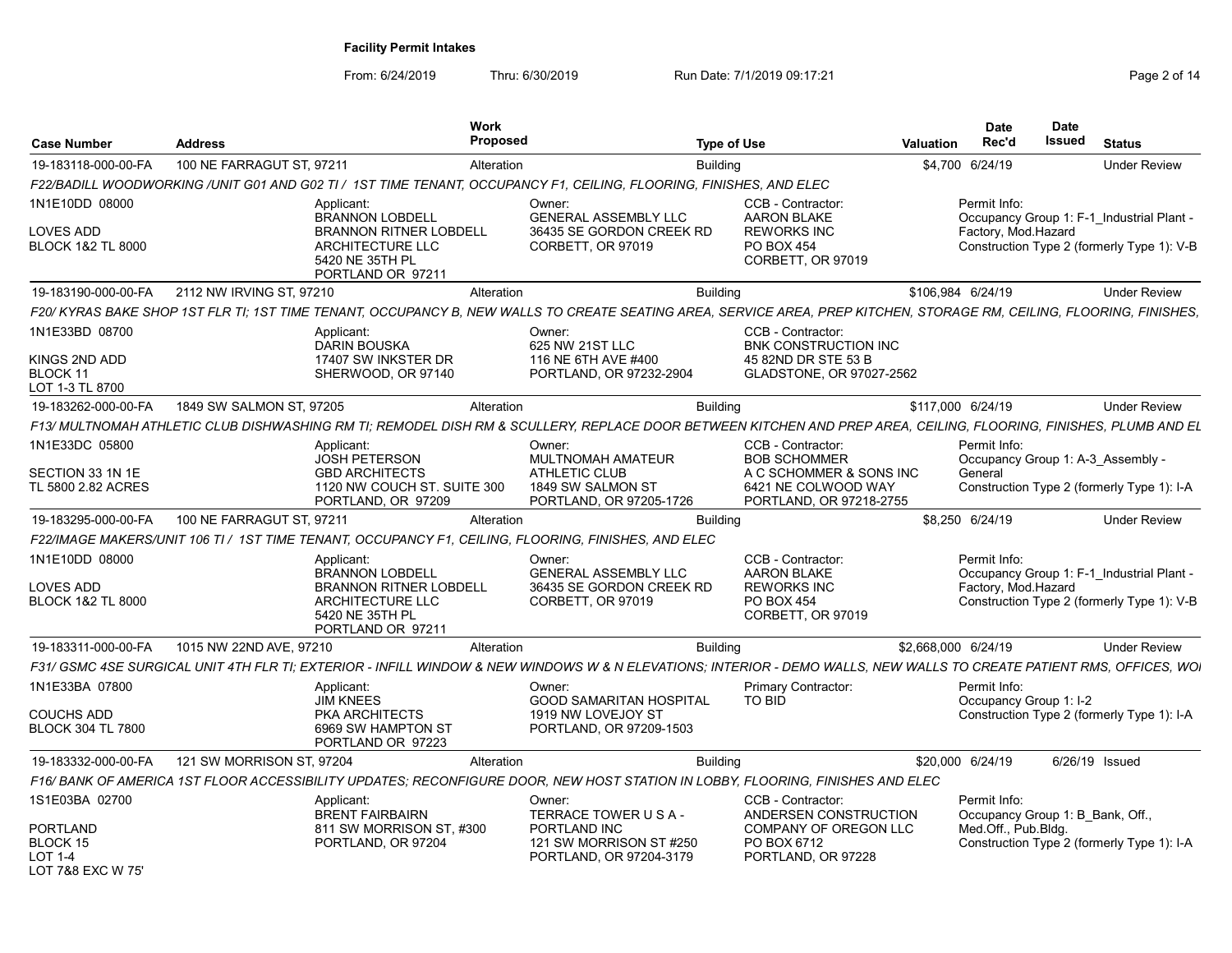| <b>Case Number</b>                               | <b>Address</b>            |                                                                                                                | <b>Work</b><br>Proposed |                                                                                                                                                                   | <b>Type of Use</b> |                                                                                                    | <b>Valuation</b>  | <b>Date</b><br>Rec'd | <b>Date</b><br>Issued                      | <b>Status</b>       |
|--------------------------------------------------|---------------------------|----------------------------------------------------------------------------------------------------------------|-------------------------|-------------------------------------------------------------------------------------------------------------------------------------------------------------------|--------------------|----------------------------------------------------------------------------------------------------|-------------------|----------------------|--------------------------------------------|---------------------|
| 19-183335-000-00-FA                              | 100 NE FARRAGUT ST, 97211 |                                                                                                                | Alteration              |                                                                                                                                                                   | <b>Building</b>    |                                                                                                    |                   | \$5,700 6/24/19      |                                            | <b>Under Review</b> |
|                                                  |                           |                                                                                                                |                         | F22/THE DYSTILLERY/UNIT G03 TI / 1ST TIME TENANT, OCCUPANCY F1, NEW STAIRS AND LANDING ON NORTH AND SOUTH SIDE, CEILING, FLOORING, FINISHES, AND ELEC             |                    |                                                                                                    |                   |                      |                                            |                     |
| 1N1E10DD 08000                                   |                           | Applicant:<br>BRANNON LOBDELL                                                                                  |                         | Owner:<br>GENERAL ASSEMBLY LLC                                                                                                                                    |                    | CCB - Contractor:<br><b>SCOTT W HOLMAN</b>                                                         |                   | Permit Info:         | Occupancy Group 1: F-1 Industrial Plant -  |                     |
| LOVES ADD                                        |                           | 5420 NE 35TH PL                                                                                                |                         | 36435 SE GORDON CREEK RD                                                                                                                                          |                    | 13480 APPLEGATE TER                                                                                |                   |                      | Factory, Mod.Hazard                        |                     |
| BLOCK 1&2 TL 8000<br>19-183510-000-00-FA         | 6035 NE 78TH CT, 97218    | PORTLAND OR 97211                                                                                              | Alteration              | CORBETT, OR 97019                                                                                                                                                 | <b>Building</b>    | OREGON CITY, OR 97045                                                                              | \$600,000 6/25/19 |                      | Construction Type 2 (formerly Type 1): V-B | <b>Under Review</b> |
|                                                  |                           |                                                                                                                |                         | F16/ DHS 1ST FLR TI; INTERIOR DEMO WALLS, NEW WALLS TO CREATE OFFICES, CONFERENCE RMS, OPEN OFFICE AREAS, MOTHERS RM, BATHRMS, SICK RM, BREAK RM, BOILER RM, STOR |                    |                                                                                                    |                   |                      |                                            |                     |
| 1N2E17DA 00501                                   |                           | Applicant:                                                                                                     |                         | Owner:                                                                                                                                                            |                    | CCB - Contractor:                                                                                  |                   |                      |                                            |                     |
| PARTITION PLAT 1992-147<br>LOT 1 & S 5' OF LOT 2 |                           | <b>BRIANNA SMEDS</b><br>PKA ARCHITECTS<br>6969 SW HAMPTON ST<br>PORTLAND OR 97223                              |                         | 78TH COURT 3S LLC<br>412 NW COUCH ST #201<br>PORTLAND, OR 97209                                                                                                   |                    | PERLO CONSTRUCTION LLC<br>11450 SW AMU STREET<br>TUALATIN, OR 97062                                |                   |                      |                                            |                     |
| 19-183934-000-00-FA                              | 6520 NE MT ST HELENS AVE  |                                                                                                                | Alteration              |                                                                                                                                                                   | <b>Building</b>    |                                                                                                    | \$475,000 6/25/19 |                      |                                            | <b>Under Review</b> |
|                                                  |                           |                                                                                                                |                         | F23/NIPPON EXPRESS/BUILDING 4 / WAREHOUSE/FIRST TIME TENANT TI; DEMO, NEW WALLS, DOORS TO CREATE OFFICES, RESTROOM, CABINETRY, FINISHES, CEILING, ELEC AND PLUM   |                    |                                                                                                    |                   |                      |                                            |                     |
| 1N2E15 00104                                     |                           | Applicant:<br><b>BEN MOUNCE</b><br><b>MACKENZIE</b><br>1515 SE WATER AVE STE 100<br>PORTLAND OR 97214          |                         | Owner:<br>PORT OF PORTLAND<br>851 SW 6TH AVE #1200<br>PORTLAND, OR 97204                                                                                          |                    | CCB - Contractor:<br>PERLO CONSTRUCTION LLC<br>11450 SW AMU STREET<br>TUALATIN, OR 97062           |                   |                      |                                            |                     |
| 19-184027-000-00-FA                              | 1849 SW SALMON ST, 97205  |                                                                                                                | Alteration              |                                                                                                                                                                   | <b>Building</b>    |                                                                                                    |                   | \$38,800 6/25/19     |                                            | <b>Under Review</b> |
|                                                  |                           |                                                                                                                |                         | F26/ MAC BASEMENT LVL LOADING DOCK TI; DEMO WALL AND INSTALL DOUBLE DOOR, REPLACE TWO LIGHTS, PAINT AND ELEC ***THIS PERMIT REPLACES 18-111415 FA AND CORRESPONDS |                    |                                                                                                    |                   |                      |                                            |                     |
| 1N1E33DC 05800                                   |                           | Applicant:<br><b>JOSH PETERSON</b>                                                                             |                         | Owner:<br><b>MULTNOMAH AMATEUR</b>                                                                                                                                |                    | CCB - Contractor:<br><b>FRANK WHITE</b>                                                            |                   | Permit Info:         | Occupancy Group 1: A-3 Assembly -          |                     |
| SECTION 33 1N 1E<br>TL 5800 2.82 ACRES           |                           | <b>GBD ARCHITECTS</b><br>1120 NW COUCH ST. SUITE 300<br>PORTLAND, OR 97209                                     |                         | <b>ATHLETIC CLUB</b><br>1849 SW SALMON ST<br>PORTLAND, OR 97205-1726                                                                                              |                    | JOHNSON PROJECT SOLUTIONS<br><b>INC</b><br>919 SW TAYLOR STREET SUITE<br>800<br>PORTLAND, OR 97205 |                   | General              | Construction Type 2 (formerly Type 1): I-A |                     |
| 19-184093-000-00-FA                              | 111 SW 5TH AVE, 97204     |                                                                                                                | Alteration              |                                                                                                                                                                   | <b>Building</b>    |                                                                                                    |                   | \$20,000 6/25/19     |                                            | <b>Under Review</b> |
|                                                  |                           |                                                                                                                |                         | F17/ GREASE INTERCEPTOR STE 2660 TI: RELOCATE DOOR, CEILING, FLOORING, FINISHES, PLUMB AND ELEC                                                                   |                    |                                                                                                    |                   |                      |                                            |                     |
| 1N1E34CD 01300                                   |                           | Applicant:<br><b>KENT POTTEBAUM</b><br><b>GBD ARCHITECTS</b><br>1120 NW COUCH ST, STE 300<br>PORTLAND OR 97209 |                         |                                                                                                                                                                   |                    | CCB - Contractor:<br>FORTIS CONSTRUCTION INC<br>1705 SW TAYLOR ST SUITE 200<br>PORTLAND, OR 97205  |                   |                      |                                            |                     |
| 19-184097-000-00-FA                              |                           | 3181 SW SAM JACKSON PARK RD - Bldg DH, 97 Alteration                                                           |                         |                                                                                                                                                                   | <b>Building</b>    |                                                                                                    |                   | \$64,214 6/25/19     |                                            | <b>Under Review</b> |
|                                                  |                           | B2/ DILLEHUNT HALL BIKE CAGE ROOF 2ND FL; REPLACE ROOF OVER BIKE PARKING                                       |                         |                                                                                                                                                                   |                    |                                                                                                    |                   |                      |                                            |                     |
| 1S1E09 00200                                     |                           | Applicant:<br><b>ALANA SIMMONS</b><br><b>CULVER GLASS</b><br>2619 NW INDUSTRIAL ST<br>PORTLAND, OR 97210       |                         | Owner:<br>OREGON STATE BOARD OF<br><b>HIGHER EDUCATION</b><br>3181 SW SAM JACKSON PARK RD PORTLAND, OR 97210-1826<br>PORTLAND, OR 97239-3011                      |                    | CCB - Contractor:<br><b>CGC INDUSTRIES INC</b><br>2619 NW INDUSTRIAL ST BLDG B3                    |                   |                      |                                            |                     |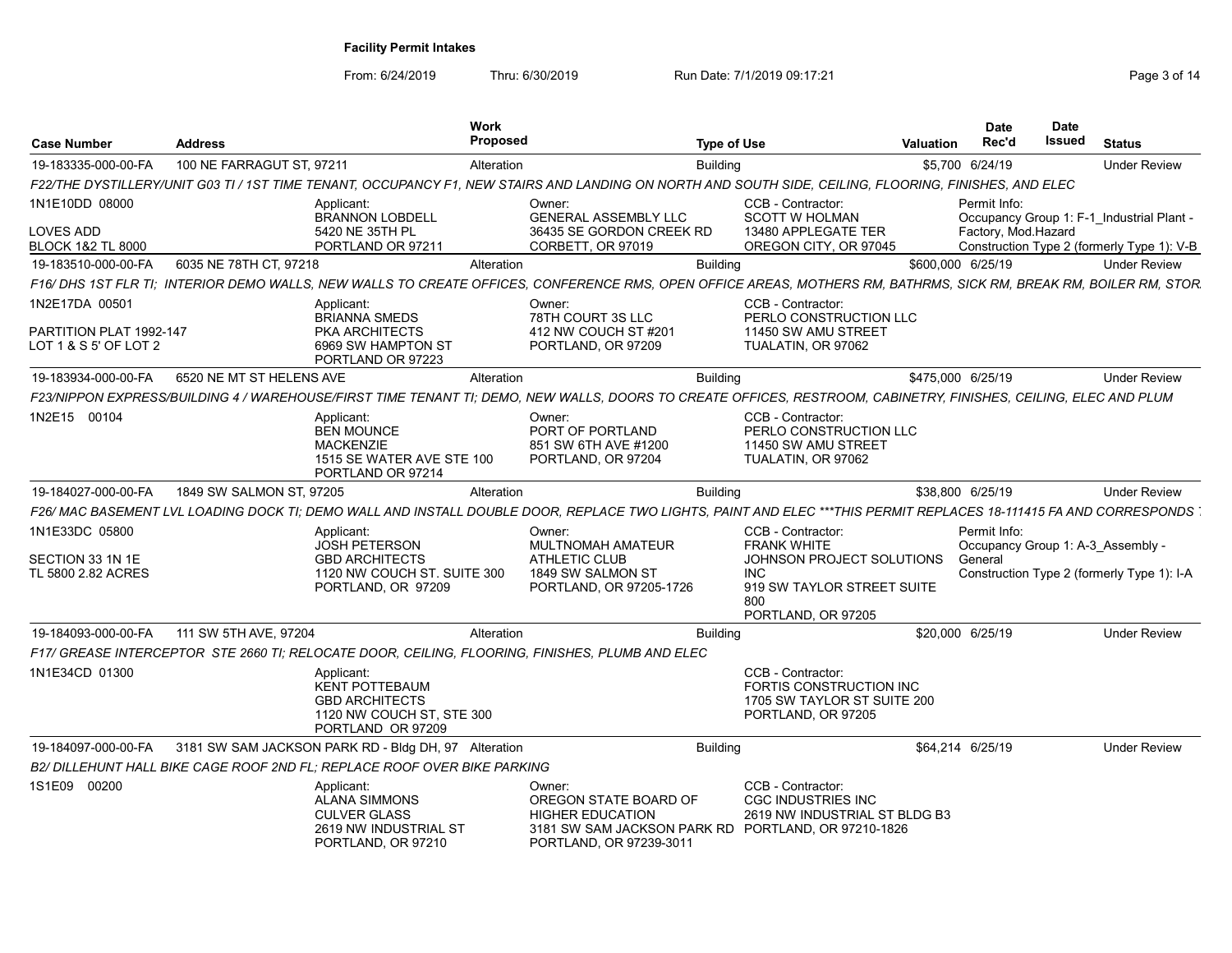| <b>Case Number</b>                                                                                     | <b>Address</b>              |                                                                                                                                                                        | <b>Work</b><br><b>Proposed</b> |                                                                                                                                                                   | <b>Type of Use</b> |                                                                                                                | Valuation           | <b>Date</b><br>Rec'd                                                    | <b>Date</b><br>Issued | <b>Status</b>                                |
|--------------------------------------------------------------------------------------------------------|-----------------------------|------------------------------------------------------------------------------------------------------------------------------------------------------------------------|--------------------------------|-------------------------------------------------------------------------------------------------------------------------------------------------------------------|--------------------|----------------------------------------------------------------------------------------------------------------|---------------------|-------------------------------------------------------------------------|-----------------------|----------------------------------------------|
| 19-184851-000-00-FA                                                                                    | 101 SW MAIN ST, 97204       |                                                                                                                                                                        | Alteration                     |                                                                                                                                                                   | <b>Building</b>    |                                                                                                                | \$74,900 6/26/19    |                                                                         |                       | <b>Under Review</b>                          |
|                                                                                                        |                             | F12/ ONE MAIN PLACE LANDLORD WORK 14TH/15TH FL; STAIR INFILL                                                                                                           |                                |                                                                                                                                                                   |                    |                                                                                                                |                     |                                                                         |                       |                                              |
| 1S1E03BD 00300                                                                                         |                             | Applicant:<br><b>NICK COLTON</b>                                                                                                                                       |                                | Owner:<br>MADISON-OFC ONE MAIN PLACE                                                                                                                              |                    | CCB - Contractor:<br><b>BALFOUR BEATTY</b>                                                                     |                     | Permit Info:<br>Occupancy Group 1: B Bank, Off.,                        |                       |                                              |
| PORTLAND<br>BLOCK 11<br>LOT 1-4<br>LOT 5-8 EXC PT IN STS                                               |                             | 1455 NW IRVING ST<br>PORTLAND, OR 97209                                                                                                                                |                                | OR LLC<br>PO BOX 7517 BILLBOX# 17-367-1<br><b>HICKSVILLE, NY 11802-7517</b>                                                                                       |                    | <b>CONSTRUCTION LLC</b><br>205 W DEWEY ST<br>GOLDSBORO, NC 27530                                               |                     | Med.Off., Pub.Bldg.                                                     |                       | Construction Type 2 (formerly Type 1): I-A   |
| 19-184879-000-00-FA                                                                                    | 1211 SW 5TH AVE, 97204      |                                                                                                                                                                        | Alteration                     |                                                                                                                                                                   | <b>Building</b>    |                                                                                                                | \$1,815,499 6/26/19 |                                                                         |                       | <b>Under Review</b>                          |
|                                                                                                        |                             |                                                                                                                                                                        |                                | F7/ LINCOLN PROPERTY CO 26TH FL; NEW WALLS FOR OFFICES, CONF RMS, OPEN OFFICES, RECEPTION AREA, BRK RM, CALL RMS, WELLNESS RMS, RENOVATE RESTROOMS, CEILING, FLOC |                    |                                                                                                                |                     |                                                                         |                       |                                              |
| 1S1E03BC 00900<br>PORTLAND<br>BLOCK 167<br>LOT 1-8                                                     |                             | Applicant:<br><b>KENT POTTEBAUM</b><br><b>GBD ARCHITECTS INC</b><br>1120 NW COUCH SUITE 300<br>PORTLAND OR 97209                                                       |                                | Owner:<br>TR PACWEST LLC<br>120 N LASALLE ST #2900<br>CHICAGO, IL 60602                                                                                           |                    | Primary Contractor:<br>TO BID                                                                                  |                     | Permit Info:<br>Occupancy Group 1: B Bank, Off.,<br>Med.Off., Pub.Bldg. |                       | Construction Type 2 (formerly Type 1): I-A   |
| 19-185165-000-00-FA                                                                                    | 8592 NE ALDERWOOD RD, 97220 |                                                                                                                                                                        | Alteration                     |                                                                                                                                                                   | <b>Building</b>    |                                                                                                                |                     | \$8,500 6/27/19                                                         |                       | <b>Under Review</b>                          |
|                                                                                                        |                             |                                                                                                                                                                        |                                | F13/ A & K DESIGNS RACKING: INSTALL STORAGE RACKING **** SEE BLDG PERMIT 19-127005-FA - UNDER SUSPENDED REGISTRATION ****                                         |                    |                                                                                                                |                     |                                                                         |                       |                                              |
| 1N2E16B 02100<br>PORTLAND INT'L CENTER                                                                 |                             | Applicant:<br>PAUL LEE<br>A & K DESIGNS                                                                                                                                |                                | Owner:<br>PORT OF PORTLAND<br>PO BOX 320099                                                                                                                       |                    | CCB - Contractor:<br><b>BALFOUR BEATTY</b><br><b>CONSTRUCTION LLC</b>                                          |                     |                                                                         |                       |                                              |
| LOT 13 TL 2100                                                                                         |                             | PORTLAND OR 97220                                                                                                                                                      |                                | 8564 NE ALDERWOOD RD BLDG C ALEXANDRIA, VA 22320-4099                                                                                                             |                    | 205 W DEWEY ST<br>GOLDSBORO, NC 27530                                                                          |                     |                                                                         |                       |                                              |
| 19-185519-000-00-FA                                                                                    | 337 SW ALDER ST, 97204      |                                                                                                                                                                        | Alteration                     |                                                                                                                                                                   | <b>Building</b>    |                                                                                                                | \$200,000 6/27/19   |                                                                         |                       | <b>Under Review</b>                          |
|                                                                                                        |                             | F6/CENTRAL PLAZA GARAGE TI: RECONSTRUCT PARAPET ON LEVELS 8, 9 AND 10                                                                                                  |                                |                                                                                                                                                                   |                    |                                                                                                                |                     |                                                                         |                       |                                              |
| 1N1E34CD 09000A1<br>PORTLAND<br>BLOCK 48<br>LOT 5-8<br>IMPS ONLY SEE R246082 (R66770-5810) FOR<br>LAND |                             | Applicant:<br>JOHN SARGENT<br><b>SARGENT DESIGN WORKS</b><br>ARCHITECTURE AND INTERIORS PORTLAND, OR 97201<br><b>LLC</b><br>4103 NE TILLAMOOK ST<br>PORTLAND, OR 97212 |                                | Owner:<br>MARK CENTRAL PLAZA LLC ET AL HAR BRO WEST INC<br>111 SW COLUMBIA ST #1380                                                                               |                    | CCB - Contractor:<br>2750 SIGNAL PARKWAY<br>SIGNAL HILL, CA 90755-2207                                         |                     | Permit Info:<br>Occupancy Group 1: B                                    |                       | Construction Type 2 (formerly Type 1): II-A  |
| 19-185530-000-00-FA                                                                                    | 4380 SW MACADAM AVE, 97239  |                                                                                                                                                                        | Alteration                     |                                                                                                                                                                   | <b>Building</b>    |                                                                                                                | \$14,687 6/27/19    |                                                                         |                       | <b>Under Review</b>                          |
|                                                                                                        |                             |                                                                                                                                                                        |                                | F3/ FULCRUM STE 180 TI: DEMO WALLS, NEW WALLS TO CREATE OFFICE, OPEN OFFICE, RECEPTION, RECONFIGURE BREAK RM, CEILING, FLOORING, FINISHES, PLUMB, AND ELEC        |                    |                                                                                                                |                     |                                                                         |                       |                                              |
| 1S1E10DC 00800<br>SECTION 10 1S 1E<br>TL 800 3.18 ACRES<br>DEFERRAL-POTENTIAL ADDITIONAL TAX           |                             | Applicant:<br>DONN STURDIVANT<br>RUSSELL CONSTRUCTION<br>20915 SW 105TH<br>TUALATIN OR 97062                                                                           |                                | Owner:<br><b>RIVER FORUM LLC</b><br>235 MONTGOMERY ST FL 16<br>SAN FRANCISCO, CA 94104                                                                            |                    | CCB - Contractor:<br><b>MIKE BROWN</b><br>RUSSELL CONSTRUCTION INC<br>20915 SW 105TH AVE<br>TUALATIN, OR 97062 |                     | Permit Info:<br>Occupancy Group 1: B                                    |                       | Construction Type 2 (formerly Type 1): II-A  |
| 19-186029-000-00-FA                                                                                    | 6036 N CUTTER CIR, 97217    |                                                                                                                                                                        | Alteration                     |                                                                                                                                                                   | <b>Building</b>    |                                                                                                                | \$11,821 6/28/19    |                                                                         |                       | <b>Under Review</b>                          |
|                                                                                                        |                             |                                                                                                                                                                        |                                | B1/CALIBER PLUMBING AND MECHANICAL OFFICE ADDITION TI; HIGH PILE PALLET RACKING MAX HEIGHT 15 FT***CONNECTED TO 19-175149FA****                                   |                    |                                                                                                                |                     |                                                                         |                       |                                              |
| 1N1E16 00200                                                                                           |                             | Applicant:<br><b>DAVID MILLETTE</b><br>NORLIFT OF OREGON, INC.<br>7373 SE MILWAUKIE EXPRESSWA PORTLAND, OR 97296<br>PORTLAND, OR 97222                                 |                                | Owner:<br><b>ROSAN INC</b><br>PO BOX 10105                                                                                                                        |                    | CCB - Contractor:<br><b>B &amp; B INSTALLATIONS INC</b><br>14401 S GLEN OAK RD<br>OREGON CITY, OR 97045-9006   |                     | Permit Info:<br>Occupancy Group 1: S2                                   |                       | Construction Type 2 (formerly Type 1): III-N |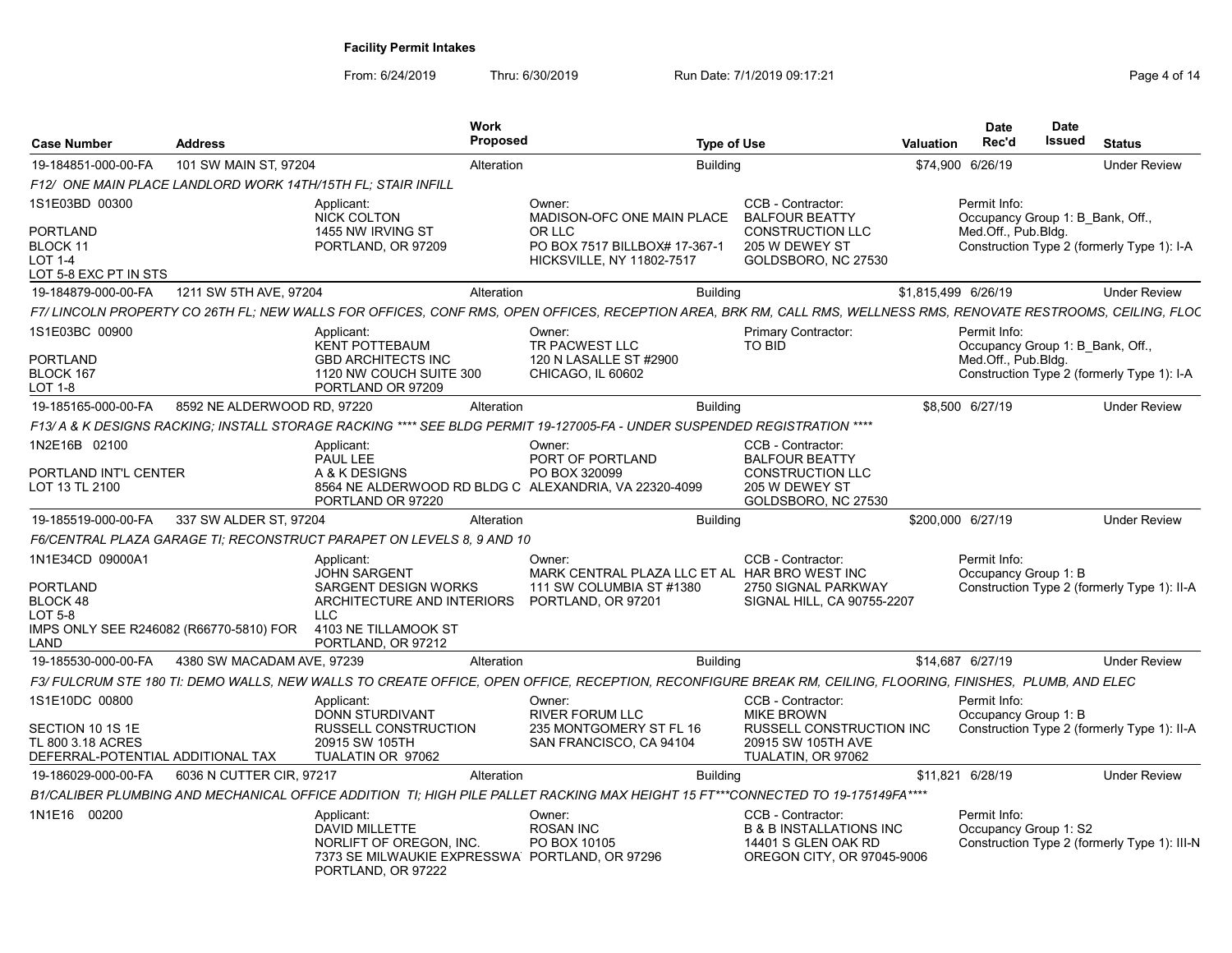From: 6/24/2019 Thru: 6/30/2019 Run Date: 7/1/2019 09:17:21 Thru: 6/24/2019 Page

| Page 5 of 14 |  |  |  |
|--------------|--|--|--|
|--------------|--|--|--|

| <b>Case Number</b>                    | <b>Address</b>                                                   |                                                                                                                         | <b>Work</b><br>Proposed                                                                                                                                                   | <b>Type of Use</b> | Valuation | <b>Date</b><br>Rec'd                            | <b>Date</b><br>Issued | <b>Status</b>                              |
|---------------------------------------|------------------------------------------------------------------|-------------------------------------------------------------------------------------------------------------------------|---------------------------------------------------------------------------------------------------------------------------------------------------------------------------|--------------------|-----------|-------------------------------------------------|-----------------------|--------------------------------------------|
| 19-182841-000-00-FA                   | 1754 NW NAITO PKWY, 97209                                        |                                                                                                                         | Alteration                                                                                                                                                                | Electrical         |           | \$6/24/19                                       | 6/24/19 Issued        |                                            |
|                                       |                                                                  |                                                                                                                         | fire alarm - FREMONT PLACE/FIRST TIME TENANT / STE 150 TI: DEMO. NEW WALLS. DOORS. TO CREATE OFFICE, OPEN OFFICES. CONFERENCE ROOMS. PHONE ROOMS, ENTRY, TRAINING ROC     |                    |           |                                                 |                       |                                            |
| 1N1E28DD 00400                        |                                                                  | Applicant:<br>POINT MONITOR CORP.                                                                                       | Owner:<br>FREMONT PLACE LP                                                                                                                                                |                    |           |                                                 |                       |                                            |
| <b>WATSONS ADD</b><br>LOT 1-10 TL 400 |                                                                  | 5863 LAKEVIEW BLVD #100<br>LAKE OSWEGO, OR 97035-7058                                                                   | 1211 SW 5TH AVE STE 700<br>PORTLAND, OR 97204                                                                                                                             |                    |           |                                                 |                       |                                            |
| 19-182855-000-00-FA                   | 700 SW 5TH AVE                                                   |                                                                                                                         | Alteration                                                                                                                                                                | Electrical         |           | \$6/24/19                                       | 6/24/19 Issued        |                                            |
|                                       |                                                                  |                                                                                                                         | fire alarm - BURGER FI SPACE 1113 TI; DEMO WALLS, NEW WALLS TO CREATE DINING AREA, SERVICE LANE, KITCHEN, KITCHEN PREP, STORAGE, OFFICE, NEW STOREFRONT, COILING SECURI.  |                    |           |                                                 |                       |                                            |
| 1S1E03BB1 90001                       |                                                                  | Applicant:<br>POINT MONITOR CORP.<br>5863 LAKEVIEW BLVD #100<br>LAKE OSWEGO, OR 97035-7058                              | Owner:<br>PIONEER PLACE LLC<br>PO BOX 617905<br>CHICAGO, IL 60661-7905                                                                                                    |                    |           | Permit Info:<br>Occupancy Group 1: M            |                       | Construction Type 2 (formerly Type 1): I-A |
| 19-182867-000-00-FA                   | 700 SW 5TH AVE                                                   |                                                                                                                         | Alteration                                                                                                                                                                | Electrical         |           | \$6/24/19                                       | 6/24/19 Issued        |                                            |
|                                       |                                                                  |                                                                                                                         | fire alarm - RAISING CANES RESTAURANT SPACE 1109 TI; DEMO WALLS, NEW WALLS TO CREATE DINING RM, SERVING AREA, OFFICE, KITCHEN AREAS, SEATING AREA, STOREFRONT, CEILING,   |                    |           |                                                 |                       |                                            |
| 1S1E03BB1 90001                       |                                                                  | Applicant:<br>POINT MONITOR CORP.<br>5863 LAKEVIEW BLVD #100<br>LAKE OSWEGO, OR 97035-7058                              | Owner:<br>PIONEER PLACE LLC<br>PO BOX 617905<br>CHICAGO, IL 60661-7905                                                                                                    |                    |           | Permit Info:<br>Occupancy Group 1: M            |                       | Construction Type 2 (formerly Type 1): I-A |
| 19-183198-000-00-FA                   | 3303 SW BOND AVE, 97201                                          |                                                                                                                         | Alteration                                                                                                                                                                | Electrical         |           | \$6/24/19                                       | 6/24/19 Issued        |                                            |
|                                       | Power and access controls for Auto-door operator C3009B          |                                                                                                                         |                                                                                                                                                                           |                    |           |                                                 |                       |                                            |
| 1S1E10AC 00500                        |                                                                  | Applicant:<br>DYNALECTRIC CO.<br>5711 SW HOOD AVE.<br>PORTLAND OR 97239-3716                                            |                                                                                                                                                                           |                    |           | Permit Info:<br>Occupancy Group 1: I-2 Hospital |                       | Construction Type 2 (formerly Type 1): I-A |
| 19-183210-000-00-FA                   | 3303 SW BOND AVE, 97201                                          |                                                                                                                         | Alteration                                                                                                                                                                | Electrical         |           | \$6/24/19                                       | 6/24/19 Issued        |                                            |
|                                       | Power and controls for Auto-door operator level 2 March Wellness |                                                                                                                         |                                                                                                                                                                           |                    |           |                                                 |                       |                                            |
| 1S1E10AC 00500                        |                                                                  | Applicant:<br>DYNALECTRIC CO.<br>5711 SW HOOD AVE.<br>PORTLAND OR 97239-3716                                            |                                                                                                                                                                           |                    |           | Permit Info:<br>Occupancy Group 1: I-2_Hospital |                       | Construction Type 2 (formerly Type 1): I-A |
| 19-183220-000-00-FA                   | 3303 SW BOND AVE, 97201                                          |                                                                                                                         | Alteration                                                                                                                                                                | Electrical         |           | \$6/24/19                                       | 6/24/19 Issued        |                                            |
|                                       | Power and controls for Auto-door operator level 1 Optometry      |                                                                                                                         |                                                                                                                                                                           |                    |           |                                                 |                       |                                            |
| 1S1E10AC 00500                        |                                                                  | Applicant:<br>DYNALECTRIC CO.<br>5711 SW HOOD AVE.<br>PORTLAND OR 97239-3716                                            |                                                                                                                                                                           |                    |           | Permit Info:<br>Occupancy Group 1: I-2 Hospital |                       | Construction Type 2 (formerly Type 1): I-A |
| 19-184631-000-00-FA                   |                                                                  | 3181 SW SAM JACKSON PARK RD - Bldg OHS, 9 Alteration                                                                    |                                                                                                                                                                           | Electrical         |           | \$6/26/19                                       | 6/26/19 Final         |                                            |
|                                       |                                                                  |                                                                                                                         | building automation - OHSU HOSPITAL LEVEL 2 & 3 INFRASTRUCTURE UPGRADE: LVL 2 DEMO CEILING. LVL 3 INSTALL NEW PLATFORM FOR MECHANICAL SYSTEM. INFILL EXTERIOR OPENINGS. I |                    |           |                                                 |                       |                                            |
| 1S1E09 00200                          |                                                                  | Applicant:<br>COCHRAN INC. dba BROADWAY<br><b>ELECTRIC</b><br>7550 SW TECH CENTER DR STE<br>220<br>TIGARD OR 97223-8061 | Owner:<br>OREGON STATE BOARD OF<br><b>HIGHER EDUCATION</b><br>3181 SW SAM JACKSON PARK RD<br>PORTLAND, OR 97239-3011                                                      |                    |           | Permit Info:<br>Occupancy Group 1: I-2          |                       | Construction Type 2 (formerly Type 1): I-A |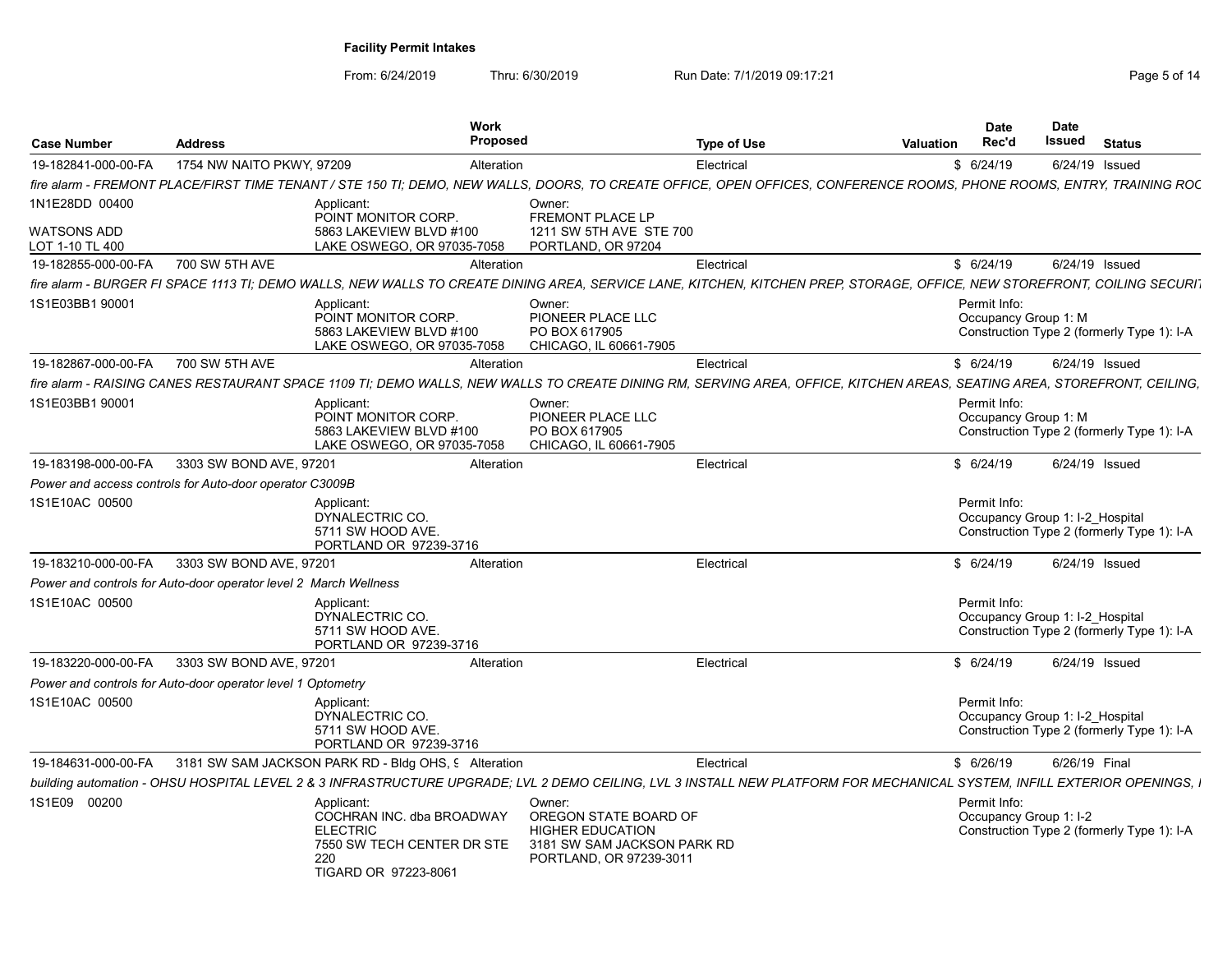| <b>Case Number</b>                                                     | <b>Address</b>                                          | <b>Work</b><br><b>Proposed</b>                                                                                                                                         |                                                                              | <b>Type of Use</b> | <b>Valuation</b> | <b>Date</b><br>Rec'd                             | Date<br>Issued | <b>Status</b>                                |
|------------------------------------------------------------------------|---------------------------------------------------------|------------------------------------------------------------------------------------------------------------------------------------------------------------------------|------------------------------------------------------------------------------|--------------------|------------------|--------------------------------------------------|----------------|----------------------------------------------|
| 19-184664-000-00-FA                                                    | 1211 SW 5TH AVE, 97204                                  | Alteration                                                                                                                                                             |                                                                              | Electrical         |                  | \$6/26/19                                        | 6/26/19 Final  |                                              |
|                                                                        |                                                         | 3-pole 30 amp Server receptacle - HSBC SUITE 790 TI; CONVERT OFFICE TO BREAKRM, REMODEL OFFICES, MEETING RM, WAITING AREA, CEILING, FLOORING, FINISHES, PLUMB AND ELEC |                                                                              |                    |                  |                                                  |                |                                              |
| 1S1E03BC 00900                                                         |                                                         | Applicant:<br>DYNALECTRIC CO.                                                                                                                                          | Owner:<br>TR PACWEST LLC                                                     |                    |                  | Permit Info:<br>Occupancy Group 1: B Bank, Off., |                |                                              |
| PORTLAND<br>BLOCK 167<br>LOT 1-8                                       |                                                         | 5711 SW HOOD AVE.<br>PORTLAND OR 97239-3716                                                                                                                            | 120 N LASALLE ST #2900<br>CHICAGO, IL 60602                                  |                    |                  | Med.Off., Pub.Bldg.                              |                | Construction Type 2 (formerly Type 1): I-A   |
| 19-184713-000-00-FA                                                    | 16913 NE CAMERON BLVD, 97230                            | Alteration                                                                                                                                                             |                                                                              | Electrical         |                  | \$6/26/19                                        | 6/26/19 Issued |                                              |
|                                                                        |                                                         | YOUNGS MARKET - INSTALL MISC ITEMS AS DIRECTED BY YOUNGS MARKET                                                                                                        |                                                                              |                    |                  |                                                  |                |                                              |
| 1N3E19B 01600                                                          |                                                         | Applicant:                                                                                                                                                             | Owner:                                                                       |                    |                  |                                                  |                |                                              |
| SECTION 19 1N 3E<br>TL 1600 20.13 ACRES                                |                                                         | CAPITOL ELECTRIC CO INC.<br>11401 NE MARX ST.<br>PORTLAND OR 97220-1041                                                                                                | <b>CPUS CAMERON LP</b><br>PO BOX 638<br>ADDISON, TX 75001                    |                    |                  |                                                  |                |                                              |
| 19-185449-000-00-FA                                                    | 5400 N BASIN AVE, 97217                                 | Alteration                                                                                                                                                             |                                                                              | Electrical         |                  | \$6/27/19                                        |                | 6/27/19 Under Inspection                     |
|                                                                        |                                                         | CORP 10 - BDI AREA BASS FAN'S - 208V, 20 AMP CIRCUITPR - FL-5400-TMP2 - #53                                                                                            |                                                                              |                    |                  |                                                  |                |                                              |
| 1N1E21B 00100                                                          |                                                         | Applicant:                                                                                                                                                             | Owner:                                                                       |                    |                  | Permit Info:                                     |                |                                              |
| SECTION 21 1N 1E<br>TL 100 6.34 ACRES<br>MACH & EQUIP                  | LAND & IMPS SEE R646184 (R941210561) FOR                | HEIL ELECTRIC CO.<br>8425 SE STARK ST<br>PORTLAND OR 97216-1137                                                                                                        | FREIGHTLINER CORPORATION<br>PO BOX 3820<br>PORTLAND, OR 97208-3820           |                    |                  | Occupancy Group 1: B                             |                | Construction Type 2 (formerly Type 1): III-N |
| 19-185462-000-00-FA                                                    | 5400 N BASIN AVE, 97217                                 | Alteration                                                                                                                                                             |                                                                              | Electrical         |                  | \$6/27/19                                        | 6/27/19 Issued |                                              |
|                                                                        |                                                         | CORP 10 - AUTONOMOUS SHOP AREA - POWER INVERTER CIRCUITFL-5400 TMP2 - #54                                                                                              |                                                                              |                    |                  |                                                  |                |                                              |
| 1N1E21B 00100<br>SECTION 21 1N 1E<br>TL 100 6.34 ACRES<br>MACH & EQUIP | LAND & IMPS SEE R646184 (R941210561) FOR                | Applicant:<br>HEIL ELECTRIC CO.<br>8425 SE STARK ST<br>PORTLAND OR 97216-1137                                                                                          | Owner:<br>FREIGHTLINER CORPORATION<br>PO BOX 3820<br>PORTLAND, OR 97208-3820 |                    |                  | Permit Info:<br>Occupancy Group 1: B             |                | Construction Type 2 (formerly Type 1): III-N |
| 19-185654-000-00-FA                                                    | 5400 N BASIN AVE, 97217                                 | Alteration                                                                                                                                                             |                                                                              | Electrical         |                  | \$6/28/19                                        | 6/28/19 Issued |                                              |
|                                                                        |                                                         | CORP 10 EMG SHOP AREA - 100A MOBILE CHARGER OUTLETFL-5400-TMP2-#55                                                                                                     |                                                                              |                    |                  |                                                  |                |                                              |
| 1N1E21B 00100                                                          |                                                         | Applicant:<br>HEIL ELECTRIC CO.                                                                                                                                        | Owner:<br>FREIGHTLINER CORPORATION                                           |                    |                  | Permit Info:<br>Occupancy Group 1: B             |                |                                              |
| SECTION 21 1N 1E<br>TL 100 6.34 ACRES<br>MACH & EQUIP                  | LAND & IMPS SEE R646184 (R941210561) FOR                | 8425 SE STARK ST<br>PORTLAND OR 97216-1137                                                                                                                             | PO BOX 3820<br>PORTLAND, OR 97208-3820                                       |                    |                  |                                                  |                | Construction Type 2 (formerly Type 1): III-N |
| 19-185657-000-00-FA                                                    | 4859 N LAGOON AVE, 97217                                | Alteration                                                                                                                                                             |                                                                              | Electrical         |                  | \$6/28/19                                        | 6/28/19 Issued |                                              |
|                                                                        | CORP 17 - 3D PRINTER RM - 3 NEW CIRCUITSFL-4859-C17-#14 |                                                                                                                                                                        |                                                                              |                    |                  |                                                  |                |                                              |
| 1N1E20AD 00300                                                         |                                                         | Applicant:<br>HEIL ELECTRIC CO.                                                                                                                                        | Owner:<br><b>ESTEY, JOHN R TR</b>                                            |                    |                  |                                                  |                |                                              |
| SECTION 20 1N 1E<br>TL 300 1.45 ACRES                                  |                                                         | 8425 SE STARK ST<br>PORTLAND OR 97216-1137                                                                                                                             | 5001 N LAGOON AVE<br>PORTLAND, OR 97217-7634                                 |                    |                  |                                                  |                |                                              |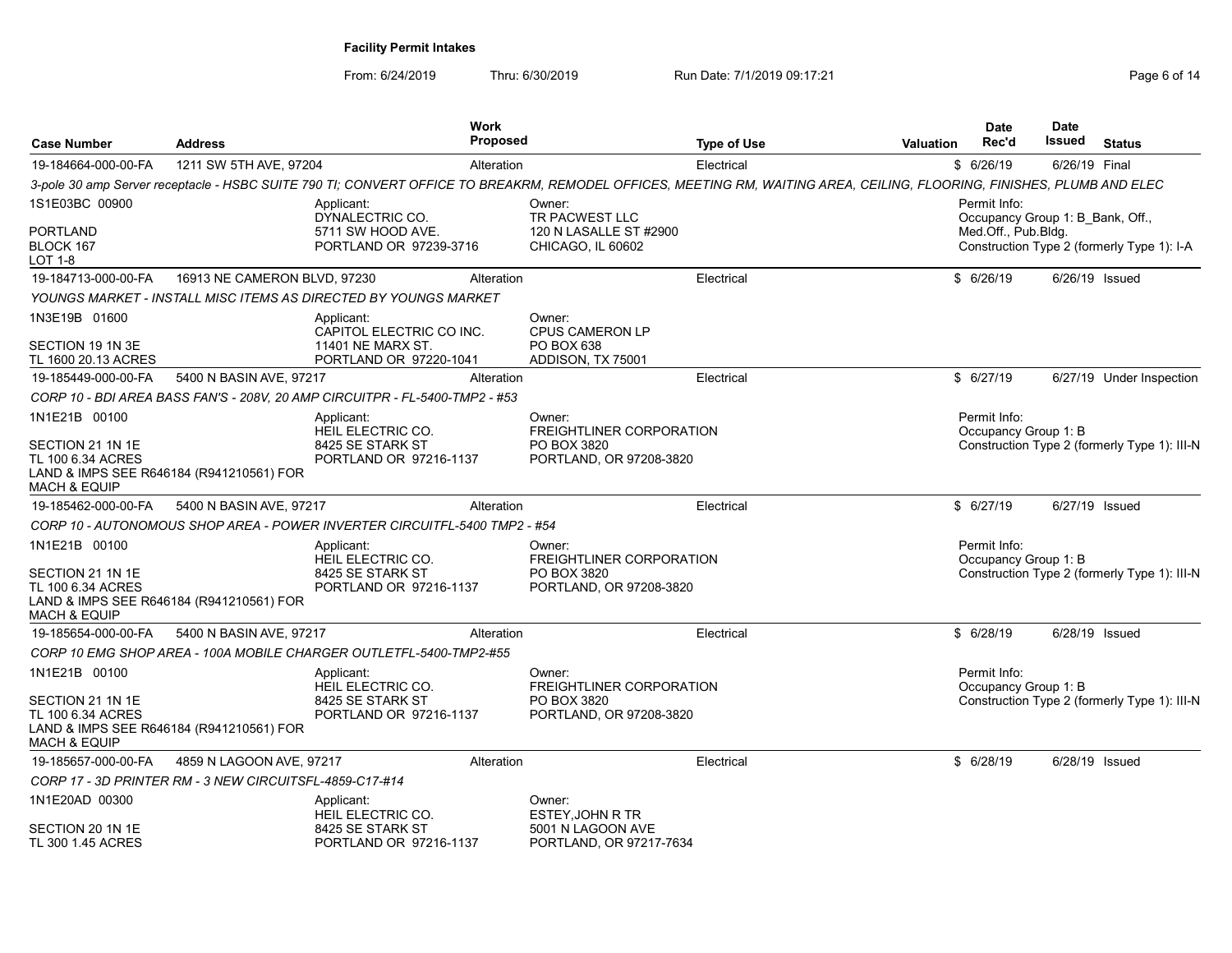| <b>Case Number</b>                                                                           | <b>Address</b>             | <b>Work</b><br>Proposed                                                                                                                                                  |                                                                                                                      | <b>Type of Use</b> | <b>Valuation</b> | <b>Date</b><br>Rec'd                   | <b>Date</b><br>Issued | <b>Status</b>                                |  |
|----------------------------------------------------------------------------------------------|----------------------------|--------------------------------------------------------------------------------------------------------------------------------------------------------------------------|----------------------------------------------------------------------------------------------------------------------|--------------------|------------------|----------------------------------------|-----------------------|----------------------------------------------|--|
| 19-185705-000-00-FA                                                                          | 621 SW MORRISON ST, 97205  | Alteration                                                                                                                                                               |                                                                                                                      | Electrical         |                  | \$6/28/19                              |                       | 6/28/19 Issued                               |  |
|                                                                                              |                            | hvac control - E*TRADE TI MEZZANINE LVL; DEMO/NEW WALLS FOR CONF RM, RECEPTION, CONSULT RMS, OFFICE, OPEN OFFICE, WELLNESS RM, PANTRY, CEILING, FLOORING, FINISHES, PLUI |                                                                                                                      |                    |                  |                                        |                       |                                              |  |
| 1S1E03BB 01800                                                                               |                            | Applicant:<br>HUNTER-DAVISSON INC.<br>1800 SE PERSHING ST.<br>PORTLAND OR 97202-2338                                                                                     | Owner:<br>LVA4 PORTLAND ABB LLC<br>712 MAIN ST STE 2500<br>HOUSTON, TX 77002-3243                                    |                    |                  |                                        |                       |                                              |  |
| 19-185762-000-00-FA                                                                          |                            | 3181 SW SAM JACKSON PARK RD - Bldg RJH, 9 Alteration                                                                                                                     |                                                                                                                      | Electrical         |                  | \$6/28/19                              |                       | 6/28/19 Issued                               |  |
|                                                                                              |                            | power/controls - CROET ADDITION/BASEMENT/HVAC; AHU FAN RETROFIT FROM SINGLE TO QUAD ARRAY                                                                                |                                                                                                                      |                    |                  |                                        |                       |                                              |  |
| 1S1E09 00200                                                                                 |                            | Applicant:<br>DYNALECTRIC CO.<br>5711 SW HOOD AVE.<br>PORTLAND OR 97239-3716                                                                                             | Owner:<br>OREGON STATE BOARD OF<br><b>HIGHER EDUCATION</b><br>3181 SW SAM JACKSON PARK RD<br>PORTLAND, OR 97239-3011 |                    |                  | Permit Info:<br>Occupancy Group 1: B   |                       | Construction Type 2 (formerly Type 1): I-B   |  |
| 19-185779-000-00-FA                                                                          | 700 SW 5TH AVE             | Alteration                                                                                                                                                               |                                                                                                                      | Electrical         |                  | \$6/28/19                              |                       | <b>Under Review</b>                          |  |
|                                                                                              |                            | power - LOUIS VUITTON REMOTE BOH LOWER LEVEL TI; DEMO FINISHES, NEW WALLS TO CREATE OFFICE, WORK STATIONS IT RM, MEETING & LUNCH RM, CEILING, FLOORING, FINISHES, PLUI   |                                                                                                                      |                    |                  |                                        |                       |                                              |  |
| 1S1E03BB1 90001                                                                              |                            |                                                                                                                                                                          | Owner:<br>PIONEER PLACE LLC<br>PO BOX 617905<br>CHICAGO. IL 60661-7905                                               |                    |                  | Permit Info:<br>Occupancy Group 1: M   |                       | Construction Type 2 (formerly Type 1): I-A   |  |
| 19-185788-000-00-FA                                                                          | 4380 SW MACADAM AVE, 97239 | Alteration                                                                                                                                                               |                                                                                                                      | Electrical         |                  | \$6/28/19                              |                       | 6/28/19 Under Inspection                     |  |
|                                                                                              |                            | power - FULCRUM STE 180 TI: DEMO WALLS, NEW WALLS TO CREATE OFFICE, OPEN OFFICE, RECEPTION, RECONFIGURE BREAK RM, CEILING, FLOORING, FINISHES                            |                                                                                                                      |                    |                  |                                        |                       |                                              |  |
| 1S1E10DC 00800<br>SECTION 10 1S 1E<br>TL 800 3.18 ACRES<br>DEFERRAL-POTENTIAL ADDITIONAL TAX |                            | Applicant:<br>WILLAMETTE ELECTRIC INC.<br>P.O. BOX 230547<br>TIGARD, OR 97281-0547                                                                                       | Owner:<br><b>RIVER FORUM LLC</b><br>235 MONTGOMERY ST FL 16<br>SAN FRANCISCO, CA 94104                               |                    |                  | Permit Info:<br>Occupancy Group 1: B   |                       | Construction Type 2 (formerly Type 1): II-A  |  |
| 19-185806-000-00-FA                                                                          |                            | 3181 SW SAM JACKSON PARK RD - Bldg DCH, 9 Alteration                                                                                                                     |                                                                                                                      | Electrical         |                  | \$6/28/19                              |                       | 6/28/19 Issued                               |  |
| power/data - - Install DAS System                                                            |                            |                                                                                                                                                                          |                                                                                                                      |                    |                  |                                        |                       |                                              |  |
| 1S1E09 00200                                                                                 |                            | Applicant:<br>DYNALECTRIC CO.<br>5711 SW HOOD AVE.<br>PORTLAND OR 97239-3716                                                                                             | Owner:<br>OREGON STATE BOARD OF<br><b>HIGHER EDUCATION</b><br>3181 SW SAM JACKSON PARK RD<br>PORTLAND, OR 97239-3011 |                    |                  | Permit Info:<br>Occupancy Group 1: I-2 |                       | Construction Type 2 (formerly Type 1): I-A   |  |
| 19-186054-000-00-FA                                                                          | 5400 N BASIN AVE, 97217    | Alteration                                                                                                                                                               |                                                                                                                      | Electrical         |                  | \$6/28/19                              |                       | 6/28/19 Issued                               |  |
| CORP 10 - BDI AREA - BIG ASS FAN'S - 208V, 20 AMP CIRCUIT                                    |                            |                                                                                                                                                                          |                                                                                                                      |                    |                  |                                        |                       |                                              |  |
| 1N1E21B 00100                                                                                |                            | Applicant:<br>CONVERGINT TECHNOLOGIES                                                                                                                                    | Owner:<br><b>FREIGHTLINER CORPORATION</b>                                                                            |                    |                  | Permit Info:<br>Occupancy Group 1: B   |                       |                                              |  |
| SECTION 21 1N 1E<br>TL 100 6.34 ACRES<br><b>MACH &amp; EQUIP</b>                             |                            | LLC.<br>7678 SW MOHAWK ST # K<br>LAND & IMPS SEE R646184 (R941210561) FOR TUALATIN OR 97062-8119                                                                         | PO BOX 3820<br>PORTLAND, OR 97208-3820                                                                               |                    |                  |                                        |                       | Construction Type 2 (formerly Type 1): III-N |  |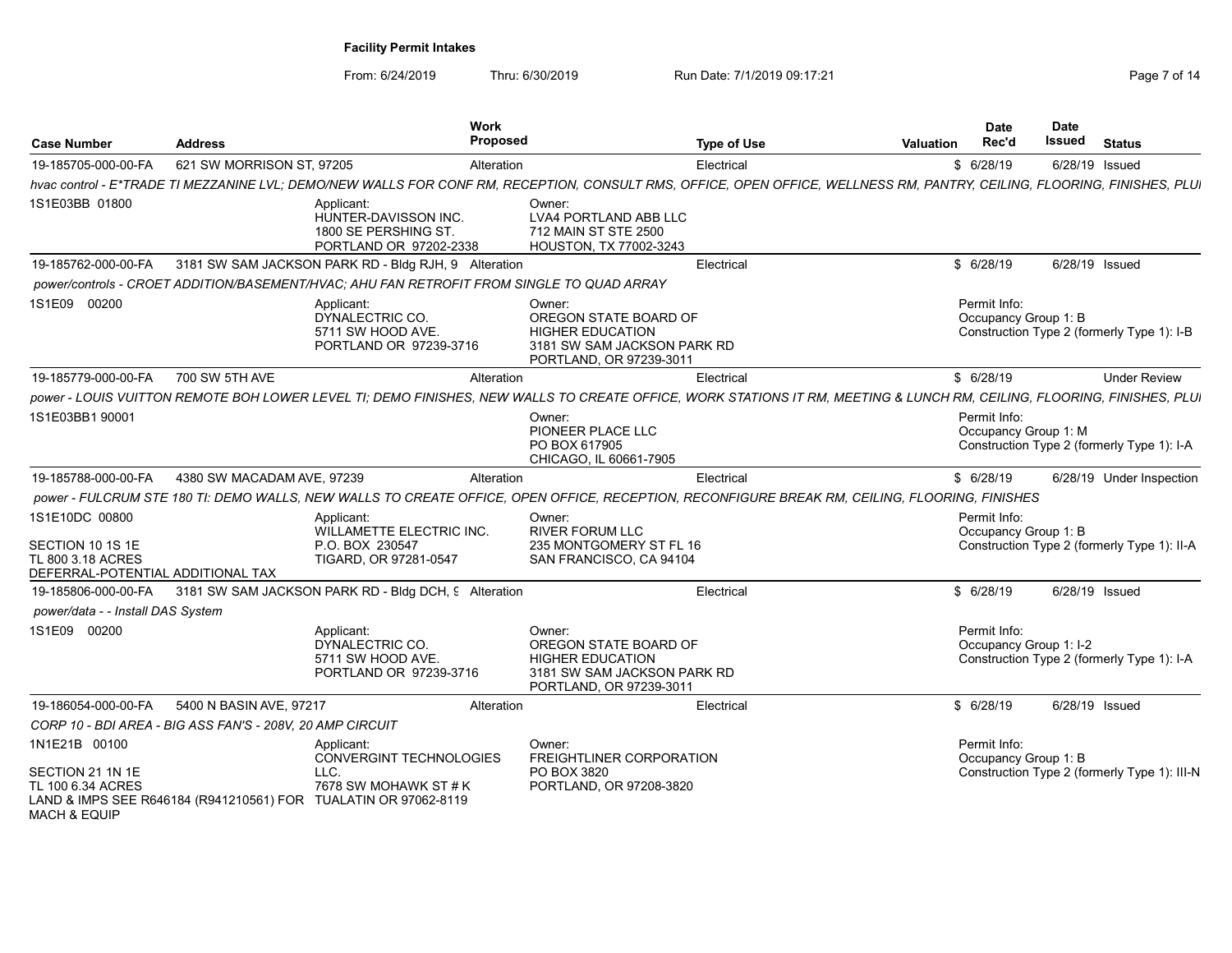| <b>Case Number</b><br><b>Address</b>                             |                                                                 |                                                                                      | Work<br><b>Proposed</b> |                                                                                                                      | <b>Type of Use</b> |                                                                                               | <b>Valuation</b> | <b>Date</b><br>Rec'd                                                    | Date<br>Issued | <b>Status</b>                                |
|------------------------------------------------------------------|-----------------------------------------------------------------|--------------------------------------------------------------------------------------|-------------------------|----------------------------------------------------------------------------------------------------------------------|--------------------|-----------------------------------------------------------------------------------------------|------------------|-------------------------------------------------------------------------|----------------|----------------------------------------------|
| 19-186181-000-00-FA                                              | 3280 SW SAM JACKSON PARK RD, 97201                              |                                                                                      | Alteration              |                                                                                                                      | Electrical         |                                                                                               |                  | \$6/28/19                                                               | 6/28/19 Issued |                                              |
|                                                                  | power - BICC 2nd floor, add one 120V outlet for wall mounted TV |                                                                                      |                         |                                                                                                                      |                    |                                                                                               |                  |                                                                         |                |                                              |
| 1S1E09 00200                                                     |                                                                 | Applicant:<br>DYNALECTRIC CO.<br>5711 SW HOOD AVE.<br>PORTLAND OR 97239-3716         |                         | Owner:<br>OREGON STATE BOARD OF<br><b>HIGHER EDUCATION</b><br>3181 SW SAM JACKSON PARK RD<br>PORTLAND, OR 97239-3011 |                    |                                                                                               |                  |                                                                         |                |                                              |
| 19-186184-000-00-FA                                              | 6840 N MARINE DR, 97203                                         |                                                                                      | Alteration              |                                                                                                                      | Electrical         |                                                                                               |                  | \$6/28/19                                                               | 6/28/19 Issued |                                              |
|                                                                  |                                                                 | pwr - / PORTLAND FRENCH BAKERY ROOF **ADDITIONAL ELECTRICAL SCOPE FOR PHASE 2ELEC    |                         |                                                                                                                      |                    |                                                                                               |                  |                                                                         |                |                                              |
| 2N1W25A 00600                                                    |                                                                 | Applicant:                                                                           |                         | Owner:                                                                                                               |                    | CCB - Contractor:                                                                             |                  |                                                                         |                |                                              |
| RIVERGATE INDUSTRIAL DIS<br>BLOCK 27<br>LOT 1 EXC NWLY 43.42'    | LAND & IMPS SEE R530941 (R708888501) FOR                        | CAPITOL ELECTRIC CO INC.<br>11401 NE MARX ST.<br>PORTLAND OR 97220-1041              |                         | MARINE DRIVE LLC<br>6840 N MARINE DR<br>PORTLAND, OR 97203<br>Owner:                                                 |                    | CAPITOL ELECTRIC CO INC<br><b>11401 NE MARX ST</b><br>PORTLAND, OR 97220-1041                 |                  |                                                                         |                |                                              |
| OTHER IMPS & R646235 (R708888502) FOR<br><b>MACH &amp; EQUIP</b> |                                                                 |                                                                                      |                         | <b>DAVID NICKILA</b><br>6840 N MARINE DR<br>PORTLAND, OR 97203                                                       |                    |                                                                                               |                  |                                                                         |                |                                              |
| 19-186222-000-00-FA                                              | 120 SE CLAY ST, 97214                                           |                                                                                      | Alteration              |                                                                                                                      | Electrical         |                                                                                               |                  | \$6/28/19                                                               | 6/28/19 Final  |                                              |
|                                                                  |                                                                 | pwr - 120 SE CLAY/BASEMENT TI; INSTALL DUCTLESS SPLIT SYSTEM AND IN-LINE FAN, , ELEC |                         |                                                                                                                      |                    |                                                                                               |                  |                                                                         |                |                                              |
| 1S1E03DA 01800<br>STEPHENS ADD<br>BLOCK 22                       |                                                                 | Applicant:<br>SQUIRES ELECTRIC INC.<br>PO BOX 16851<br>PORTLAND OR 97292-0851        |                         | Owner:<br>120 CLAY DEVELOPMENT LLC<br>101 E 6TH ST #350<br>VANCOUVER, WA 98660                                       |                    | CCB - Contractor:<br><b>SQUIRES ELECTRIC INC</b><br>2203 NE MLK JR BLVD<br>PORTLAND, OR 97212 |                  | Permit Info:<br>Occupancy Group 1: B Bank, Off.,<br>Med.Off., Pub.Bldg. |                | Construction Type 2 (formerly Type 1): III-B |
| LOT 1&5-8<br>LOT 2-4 EXC PT IN R/W                               |                                                                 |                                                                                      |                         |                                                                                                                      |                    |                                                                                               |                  |                                                                         |                |                                              |
| 19-186238-000-00-FA                                              | 1615 SE 3RD AVE, 97214                                          |                                                                                      | Alteration              |                                                                                                                      | Electrical         |                                                                                               |                  | \$6/28/19                                                               | 6/28/19 Final  |                                              |
|                                                                  |                                                                 | pwr_240 SE CLAY/BASEMENT TI; INSTALL DUCTLESS SPLIT SYSTEM AND IN-LINE FAN,          |                         | , ELEC                                                                                                               |                    |                                                                                               |                  |                                                                         |                |                                              |
| 1S1E03DA 01900<br>STEPHENS ADD<br>BLOCK 39<br><b>LOT 1-8</b>     |                                                                 | Applicant:<br>SQUIRES ELECTRIC INC.<br>PO BOX 16851<br>PORTLAND OR 97292-0851        |                         | Owner:<br>240 CLAY DEVELOPMENT LLC<br>101 E 6TH ST #350<br>VANCOUVER, WA 98660                                       |                    | CCB - Contractor:<br><b>SQUIRES ELECTRIC INC</b><br>2203 NE MLK JR BLVD<br>PORTLAND, OR 97212 |                  |                                                                         |                |                                              |
| TAX                                                              | ENTERPRISE ZONE, POTENTIAL ADDITIONAL                           |                                                                                      |                         |                                                                                                                      |                    |                                                                                               |                  |                                                                         |                |                                              |
| 19-186272-000-00-FA                                              |                                                                 | 3181 SW SAM JACKSON PARK RD - Bldg BH, 97 Alteration                                 |                         |                                                                                                                      | Electrical         |                                                                                               |                  | \$6/28/19                                                               | 6/28/19 Issued |                                              |
|                                                                  | - FIRE ALARM  - ADD FIRE ALARM STROBE EXAM RM 20                |                                                                                      |                         |                                                                                                                      |                    |                                                                                               |                  |                                                                         |                |                                              |
| 1S1E09 00200                                                     |                                                                 | Applicant:<br>DYNALECTRIC CO.<br>5711 SW HOOD AVE.<br>PORTLAND OR 97239-3716         |                         | Owner:<br>OREGON STATE BOARD OF<br><b>HIGHER EDUCATION</b><br>3181 SW SAM JACKSON PARK RD<br>PORTLAND, OR 97239-3011 |                    |                                                                                               |                  | Permit Info:<br>Occupancy Group 1: B                                    |                | Construction Type 2 (formerly Type 1): I-A   |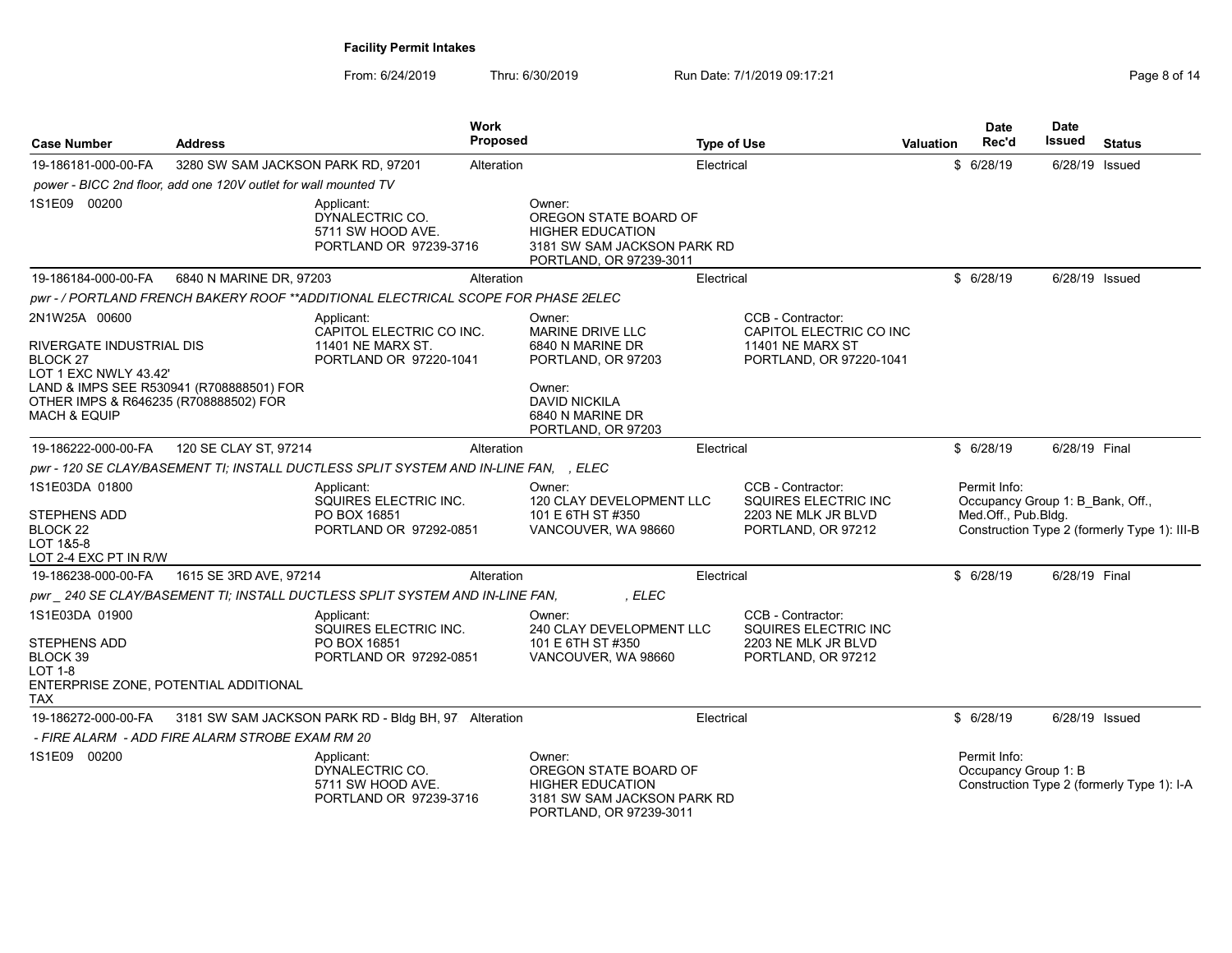| <b>Case Number</b>                                                                                               | <b>Work</b><br><b>Proposed</b><br><b>Address</b><br><b>Type of Use</b>      |                                                                                                                             |            |                                                                                                                                                                     |                                                                                                                                         | <b>Date</b><br>Rec'd                                                    | <b>Date</b><br><b>Issued</b> | <b>Status</b>                                |
|------------------------------------------------------------------------------------------------------------------|-----------------------------------------------------------------------------|-----------------------------------------------------------------------------------------------------------------------------|------------|---------------------------------------------------------------------------------------------------------------------------------------------------------------------|-----------------------------------------------------------------------------------------------------------------------------------------|-------------------------------------------------------------------------|------------------------------|----------------------------------------------|
|                                                                                                                  |                                                                             |                                                                                                                             |            |                                                                                                                                                                     | <b>Valuation</b>                                                                                                                        |                                                                         |                              |                                              |
| 19-186304-000-00-FA                                                                                              | FIRE ALARM - - ADD FIRE STROBE IN RM 1250F                                  | 3181 SW SAM JACKSON PARK RD - Bldg OPC, 9 Alteration                                                                        |            | Electrical                                                                                                                                                          |                                                                                                                                         | \$6/28/19                                                               | 6/28/19 Issued               |                                              |
| 1S1E09 00200                                                                                                     |                                                                             | Applicant:<br>DYNALECTRIC CO.<br>5711 SW HOOD AVE.<br>PORTLAND OR 97239-3716                                                |            | Owner:<br>OREGON STATE BOARD OF<br><b>HIGHER EDUCATION</b><br>3181 SW SAM JACKSON PARK RD<br>PORTLAND, OR 97239-3011                                                |                                                                                                                                         | Permit Info:<br>Occupancy Group 1: I-2                                  |                              | Construction Type 2 (formerly Type 1): I-A   |
| 19-186320-000-00-FA                                                                                              | 2525 SW 3RD AVE, 97201                                                      |                                                                                                                             | Alteration | Electrical                                                                                                                                                          |                                                                                                                                         | \$6/28/19                                                               | 6/28/19 Issued               |                                              |
| fire alarm - Marquam Plaza 1st Flr 3 Strobe Adds<br>1S1E10BB 01000<br>SOUTH AUDITORIUM ADD<br>BLOCK E EXC S 200' |                                                                             | Applicant:<br>DYNALECTRIC CO.<br>5711 SW HOOD AVE.<br>PORTLAND OR 97239-3716                                                |            | Owner:<br>OREGON STATE BOARD OF<br><b>HIGHER EDUCATION</b><br>3181 SW SAM JACKSON PARK RD                                                                           |                                                                                                                                         |                                                                         |                              |                                              |
| 19-186390-000-00-FA                                                                                              | 5725 NE 138TH AVE, 97230                                                    |                                                                                                                             | Alteration | PORTLAND, OR 97239-3011<br>Electrical                                                                                                                               |                                                                                                                                         | \$6/28/19                                                               | 6/28/19 Issued               |                                              |
| 1N2E14DC 02800                                                                                                   |                                                                             | INSTALL NEW CABLING & SECURITY UPGRADE (cat6,18/2, 18/4, 18/6)<br>Applicant:<br>COCHRAN INC. dba BROADWAY                   | ELEC       | Owner:<br>KAISER FOUNDATION HEALTH                                                                                                                                  | CCB - Contractor:<br><b>COCHRAN INC</b>                                                                                                 | Permit Info:<br>Occupancy Group 1: F2                                   |                              |                                              |
| REYNOLDS MTN VIEW PLAT 2                                                                                         |                                                                             | <b>ELECTRIC</b><br>LOT 67&68 EXC PT IN ST & S 43.52' OF LOT 69    7550 SW TECH CENTER DR STE<br>220<br>TIGARD OR 97223-8061 |            | PLAN OF THE NORTHWEST<br>500 NE MULTNOMAH ST STE 100<br>PORTLAND, OR 97232-2031                                                                                     | PO BOX 33524<br>SEATTLE, WA 98133-0524                                                                                                  |                                                                         |                              | Construction Type 2 (formerly Type 1): V-N   |
| 19-186412-000-00-FA                                                                                              | 120 SE CLAY ST, 97214                                                       |                                                                                                                             | Alteration | Electrical                                                                                                                                                          |                                                                                                                                         | \$6/28/19                                                               | 6/28/19 Issued               |                                              |
|                                                                                                                  |                                                                             | fire alarm wiring - Add new notification devices and relocate existing devices ELEC                                         |            |                                                                                                                                                                     |                                                                                                                                         |                                                                         |                              |                                              |
| 1S1E03DA 01800<br><b>STEPHENS ADD</b><br>BLOCK 22<br>LOT 1&5-8<br>LOT 2-4 EXC PT IN R/W                          |                                                                             | Applicant:<br>POINT MONITOR CORP.<br>5863 LAKEVIEW BLVD #100<br>LAKE OSWEGO, OR 97035-7058                                  |            | Owner:<br>120 CLAY DEVELOPMENT LLC<br>101 E 6TH ST #350<br>VANCOUVER, WA 98660                                                                                      | CCB - Contractor:<br>POINT MONITOR CORP<br>5863 LAKEVIEW BLVD SUITE 100<br>LAKE OSWEGO, OR 97035                                        | Permit Info:<br>Occupancy Group 1: B Bank, Off.,<br>Med.Off., Pub.Bldg. |                              | Construction Type 2 (formerly Type 1): III-B |
| 19-186414-000-00-FA                                                                                              | 10317 E BURNSIDE ST, 97220                                                  |                                                                                                                             | Alteration | Electrical                                                                                                                                                          |                                                                                                                                         | \$6/28/19                                                               | 6/28/19 Issued               |                                              |
|                                                                                                                  | fire alarm wiring - Fire Alarm Panel Replacement. ELEC                      |                                                                                                                             |            |                                                                                                                                                                     |                                                                                                                                         |                                                                         |                              |                                              |
| 1N2E34CB 13000                                                                                                   |                                                                             | Applicant:<br>NORTHWEST FIRE<br>SUPPRESSION INC<br>1800 NW 169TH PL STE C600<br><b>BEAVERTON OR 97006-8122</b>              |            | Owner:<br><b>SCHOOL DISTRICT NO 1</b><br>P O BOX 3107<br>PORTLAND, OR 97208-3107<br>Owner:<br><b>SCHOOL DISTRICT NO 1</b><br>PO BOX 3107<br>PORTLAND, OR 97208-3107 | CCB - Contractor:<br>DANILO BRAYTON<br><b>NORTHWEST FIRE</b><br>SUPPRESSION INC<br>1800 NW 169TH PLACE SUITE C60<br>BEAVERTON, OR 97006 |                                                                         |                              |                                              |
| 19-182810-000-00-FA                                                                                              | 1754 NW NAITO PKWY, 97209                                                   |                                                                                                                             | Alteration | <b>Fire Alarms</b>                                                                                                                                                  |                                                                                                                                         | \$8,014 6/24/19                                                         | 6/24/19 Issued               |                                              |
|                                                                                                                  | Add/relocate 11 Strobes, 8 Horn/strobes, and 1 auxiliary panel for #150 TI. |                                                                                                                             |            |                                                                                                                                                                     |                                                                                                                                         |                                                                         |                              |                                              |
| 1N1E28DD 00400<br>WATSONS ADD<br>LOT 1-10 TL 400                                                                 |                                                                             | Applicant:<br><b>BROOKE WILLIAMS</b><br>POINT MONITOR CORP<br>5863 LAKEVIEW BLVD                                            |            | Owner:<br>FREMONT PLACE LP<br>1211 SW 5TH AVE STE 700<br>PORTLAND, OR 97204                                                                                         |                                                                                                                                         |                                                                         |                              |                                              |
|                                                                                                                  |                                                                             | LAKE OSWEGO, OR 97035                                                                                                       |            |                                                                                                                                                                     |                                                                                                                                         |                                                                         |                              |                                              |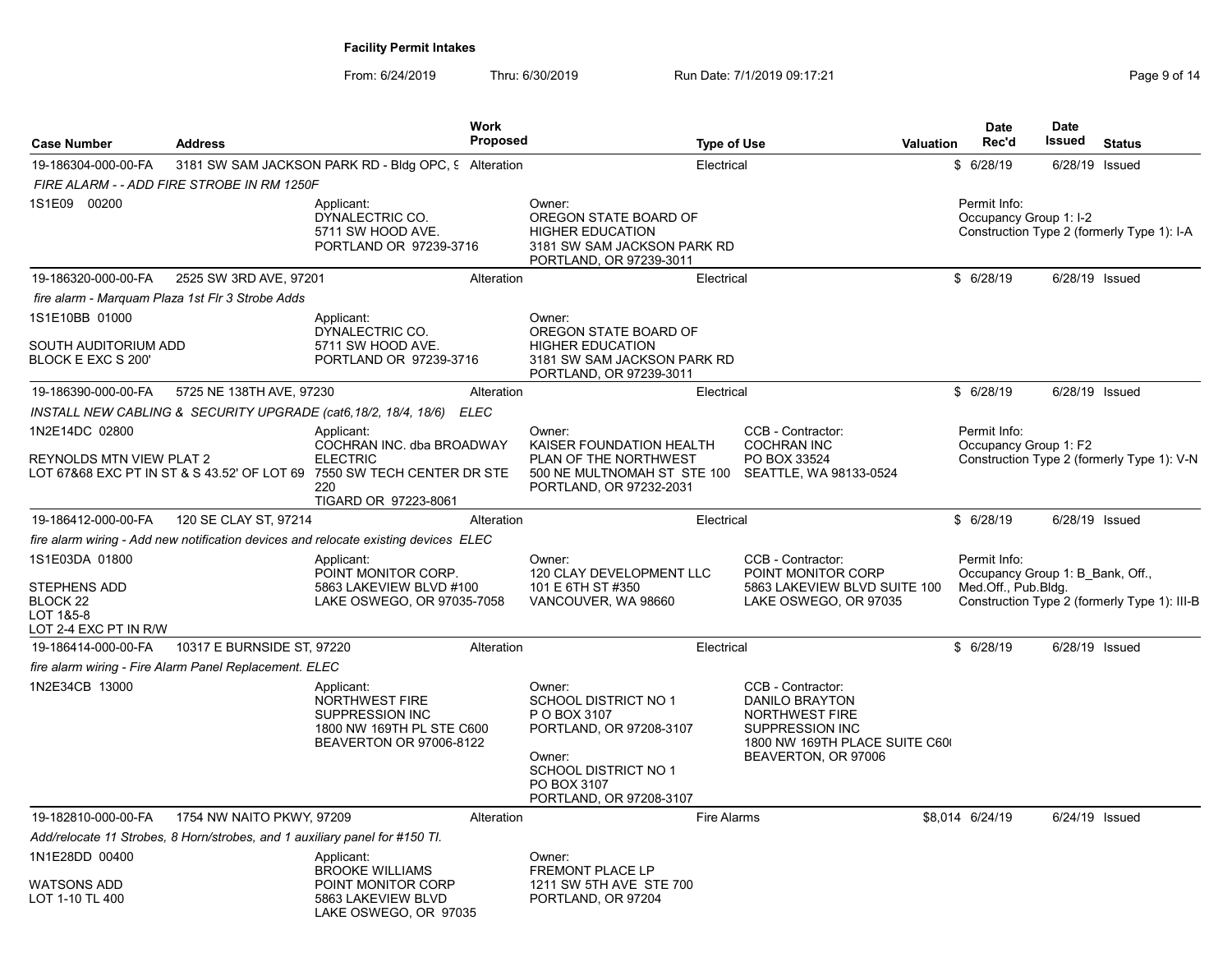| <b>Case Number</b>                | <b>Address</b>                                           |                                                                                                                          | Work<br><b>Proposed</b> |                                                                                                                      | <b>Type of Use</b>     | <b>Valuation</b> | <b>Date</b><br>Rec'd                   | <b>Date</b><br><b>Issued</b>     | <b>Status</b>                              |
|-----------------------------------|----------------------------------------------------------|--------------------------------------------------------------------------------------------------------------------------|-------------------------|----------------------------------------------------------------------------------------------------------------------|------------------------|------------------|----------------------------------------|----------------------------------|--------------------------------------------|
| 19-182813-000-00-FA               | 700 SW 5TH AVE                                           |                                                                                                                          | Alteration              |                                                                                                                      | Fire Alarms            |                  | \$6.243 6/24/19                        | 6/24/19 Issued                   |                                            |
|                                   | Add/relocate 1 Strobe, and 2 Spkr/strobes for #1109 TI.  |                                                                                                                          |                         |                                                                                                                      |                        |                  |                                        |                                  |                                            |
| 1S1E03BB1 90001                   |                                                          | Applicant:<br><b>BROOKE WILLIAMS</b><br>POINT MONITOR CORP<br>5863 LAKEVIEW BLVD<br>LAKE OSWEGO, OR 97035                |                         | Owner:<br>PIONEER PLACE LLC<br>PO BOX 617905<br>CHICAGO, IL 60661-7905                                               |                        |                  | Permit Info:<br>Occupancy Group 1: M   |                                  | Construction Type 2 (formerly Type 1): I-A |
| 19-182824-000-00-FA               | 700 SW 5TH AVE                                           |                                                                                                                          | Alteration              |                                                                                                                      | <b>Fire Alarms</b>     |                  | \$5,015 6/24/19                        | 6/24/19 Issued                   |                                            |
|                                   | Add/relocate 1 Strobe, and 3 Spkr/strobes for #1113 TI.  |                                                                                                                          |                         |                                                                                                                      |                        |                  |                                        |                                  |                                            |
| 1S1E03BB1 90001                   |                                                          | Applicant:<br>BROOKE WILLIAMS<br>POINT MONITOR CORP<br>5863 LAKEVIEW BLVD<br>LAKE OSWEGO, OR 97035                       |                         | Owner:<br>PIONEER PLACE LLC<br>PO BOX 617905<br>CHICAGO, IL 60661-7905                                               |                        |                  | Permit Info:<br>Occupancy Group 1: M   |                                  | Construction Type 2 (formerly Type 1): I-A |
| 19-183831-000-00-FA               |                                                          | 3181 SW SAM JACKSON PARK RD - Bldg OHS, 9 Alteration                                                                     |                         |                                                                                                                      | <b>Fire Alarms</b>     |                  | \$15,000 6/25/19                       | 6/25/19 Final                    |                                            |
|                                   |                                                          | OHSU DISHWATER PROJECT - ALTERATIONS TO THE FIRE ALARM SYSTEM - 13 DEVICES                                               |                         |                                                                                                                      |                        |                  |                                        |                                  |                                            |
| 1S1E09 00200                      |                                                          | Applicant:<br><b>ALEX ENTLER</b><br><b>Dynalectric Company</b><br>5711 SW Hood Ave<br>Portland OR 97239                  |                         | Owner:<br>OREGON STATE BOARD OF<br><b>HIGHER EDUCATION</b><br>3181 SW SAM JACKSON PARK RD<br>PORTLAND, OR 97239-3011 |                        |                  | Permit Info:<br>Occupancy Group 1: I-2 |                                  | Construction Type 2 (formerly Type 1): I-A |
| 19-183853-000-00-FA               |                                                          | 3181 SW SAM JACKSON PARK RD - Bldg OHS, 9 Alteration                                                                     |                         |                                                                                                                      | <b>Fire Alarms</b>     |                  | \$11,000 6/25/19                       | 6/25/19 Issued                   |                                            |
|                                   |                                                          | OHS STROBE ADDIDTIONS - ALTERATIONS TO THE FIRE ALARM SYSTEM - 4 DEVICES                                                 |                         |                                                                                                                      |                        |                  |                                        |                                  |                                            |
| 1S1E09 00200                      |                                                          | Applicant:<br><b>ALEX ENTLER</b><br>Dynalectric Company<br>5711 SW Hood Ave<br>Portland OR 97239                         |                         | Owner:<br>OREGON STATE BOARD OF<br><b>HIGHER EDUCATION</b><br>3181 SW SAM JACKSON PARK RD<br>PORTLAND, OR 97239-3011 |                        |                  | Permit Info:<br>Occupancy Group 1: I-2 |                                  | Construction Type 2 (formerly Type 1): I-A |
| 19-183864-000-00-FA               | 870 NW 13TH AVE, 97209                                   |                                                                                                                          | Alteration              |                                                                                                                      | <b>Fire Sprinklers</b> |                  | \$1,500 6/25/19                        | 6/25/19 Issued                   |                                            |
|                                   | Add/relocate 4 Fire sprinkler heads for super Deluxe TI. |                                                                                                                          |                         |                                                                                                                      |                        |                  |                                        |                                  |                                            |
| 1N1E33AD 01600                    |                                                          | Applicant:<br><b>GRANT LAINE</b><br><b>VIKING AUTOMATIC SPRINKLER</b><br>CO.<br>3245 NW FRONT AVE.<br>PORTLAND, OR 97210 |                         | Owner:<br>PEARL BLOCK 136 LLC<br>701 5TH AVE #5700<br>SEATTLE, WA 98104-7097                                         |                        |                  | Permit Info:<br>Med.Off., Pub.Bldg.    | Occupancy Group 1: B Bank, Off., | Construction Type 2 (formerly Type 1): I-A |
| 19-183949-000-00-FA               | 805 SW BROADWAY, 97205                                   |                                                                                                                          | Alteration              |                                                                                                                      | <b>Fire Sprinklers</b> |                  | \$1 6/25/19                            | 6/26/19 Issued                   |                                            |
|                                   |                                                          | 1ST AND 2ND FLOOR SPRINKLER TI: ADD 95 HEADS FOR COLUMBIA BANK TI                                                        |                         |                                                                                                                      |                        |                  |                                        |                                  |                                            |
| 1S1E03BB 04400<br><b>PORTLAND</b> |                                                          | Applicant:<br><b>ASHLEY NISHIHARA</b><br>WYATT FIRE PROTECTION                                                           |                         | Owner:<br>FOX TOWER LLC<br>760 SW ITH AVE #2250                                                                      |                        |                  | Permit Info:<br>Occupancy Group 1: B   |                                  | Construction Type 2 (formerly Type 1): I-A |
| BLOCK 210<br><b>LOT 1-8</b>       |                                                          | 9095 SW BURNHAM ST<br><b>TIGARD, OR 97223</b>                                                                            |                         | PORTLAND, OR 97205-2584                                                                                              |                        |                  |                                        |                                  |                                            |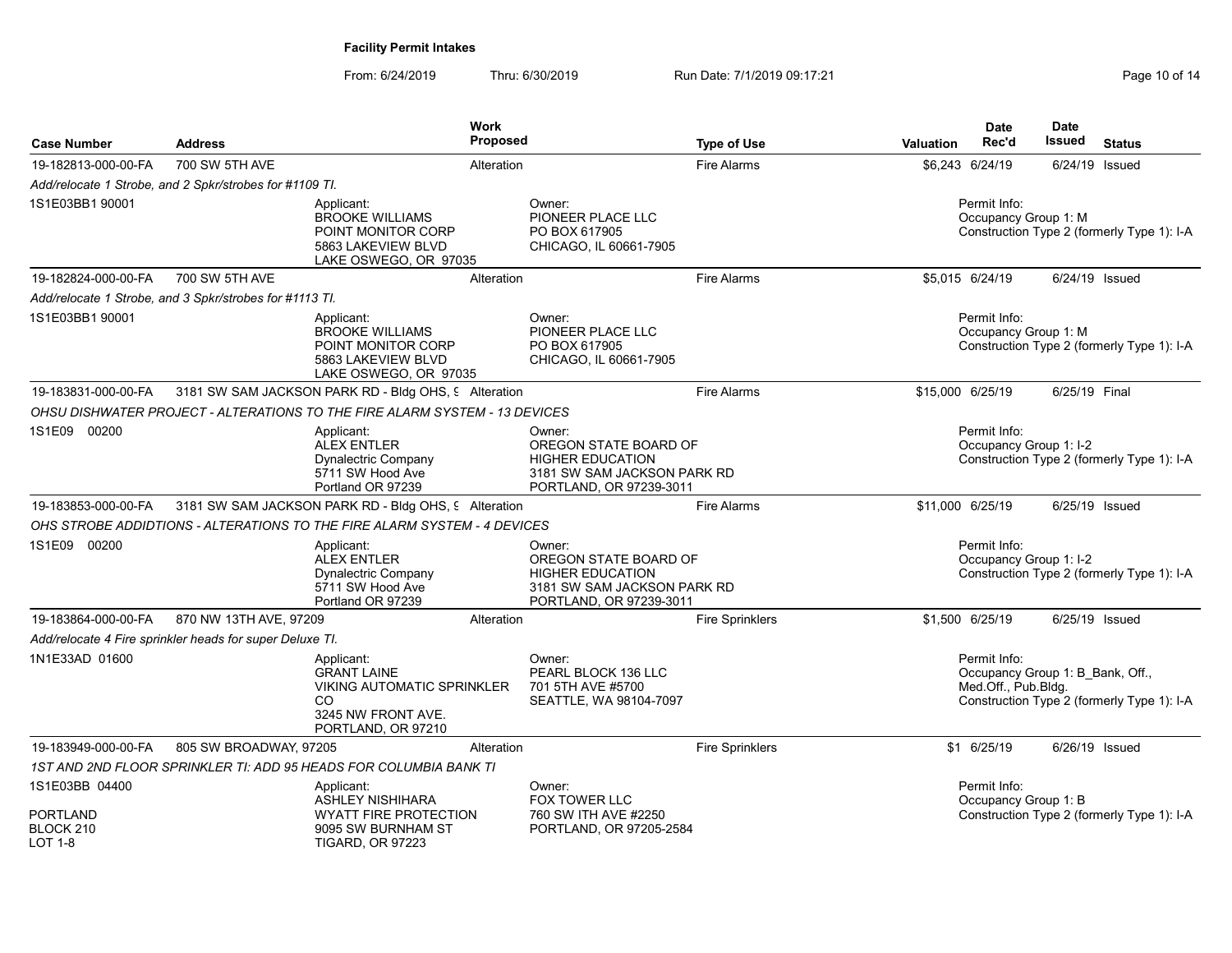| <b>Case Number</b>                                       | <b>Address</b>                                        |                                                                                                       | <b>Work</b><br>Proposed |                                                                                                                                                    | <b>Type of Use</b>     |                                                                        | Valuation        | <b>Date</b><br>Rec'd                             | <b>Date</b><br>Issued | <b>Status</b>                               |
|----------------------------------------------------------|-------------------------------------------------------|-------------------------------------------------------------------------------------------------------|-------------------------|----------------------------------------------------------------------------------------------------------------------------------------------------|------------------------|------------------------------------------------------------------------|------------------|--------------------------------------------------|-----------------------|---------------------------------------------|
| 19-184184-000-00-FA                                      | 3203 SE WOODSTOCK BLVD, 97202                         |                                                                                                       | Alteration              |                                                                                                                                                    | <b>Fire Sprinklers</b> |                                                                        |                  | \$2,300 6/26/19                                  | 6/26/19               | Issued                                      |
|                                                          | Add/relocate 12 fire sprinkler heads for #102/103 TI. |                                                                                                       |                         |                                                                                                                                                    |                        |                                                                        |                  |                                                  |                       |                                             |
| 1S1E13 00100                                             |                                                       | Applicant:<br><b>ALEX WEBB</b>                                                                        |                         | Owner:<br>THE REED INSTITUTE                                                                                                                       |                        |                                                                        |                  | Permit Info:<br>Occupancy Group 1: B             |                       |                                             |
| SECTION 13 1S 1E<br>TL 100 103.39 ACRES                  |                                                       | <b>WESTERN STATES FIRE</b><br><b>PROTECTION</b><br>17500 SW 65TH AVE<br>LAKE OSWEGO, OR 97035         |                         | 3203 SE WOODSTOCK BLVD<br>PORTLAND, OR 97202-8138                                                                                                  |                        |                                                                        |                  |                                                  |                       | Construction Type 2 (formerly Type 1): II-B |
| 19-184260-000-00-FA                                      |                                                       | 3181 SW SAM JACKSON PARK RD - Bldg OHS, 9 Alteration                                                  |                         |                                                                                                                                                    | <b>Fire Sprinklers</b> |                                                                        |                  | \$1 6/26/19                                      |                       | 6/26/19 Issued                              |
|                                                          |                                                       | CATH LAB ROOM 3 - MODIFY EXISTING SPRINKLERS FOR NEW FLOOR LAYOUT- 10 DEVICES                         |                         |                                                                                                                                                    |                        |                                                                        |                  |                                                  |                       |                                             |
| 1S1E09 00200                                             |                                                       | Applicant:<br><b>UWE PARTH</b><br><b>BASIC FIRE PROTECTION</b><br><b>BLVD</b><br>PORTLAND, OR 97211   |                         | Owner:<br>OREGON STATE BOARD OF<br><b>HIGHER EDUCATION</b><br>8135 NE MARTIN LUTHER KING JR 3181 SW SAM JACKSON PARK RD<br>PORTLAND, OR 97239-3011 |                        |                                                                        |                  | Permit Info:<br>Occupancy Group 1: I-2           |                       | Construction Type 2 (formerly Type 1): I-A  |
| 19-184742-000-00-FA                                      | 310 SW 4TH AVE, 97204                                 |                                                                                                       | Alteration              |                                                                                                                                                    | Fire Sprinklers        |                                                                        |                  | \$1 6/26/19                                      |                       | 6/27/19 Issued                              |
|                                                          |                                                       | TIMBER DENTAL TI - RELOCATE 18 HEADS PER NEW CEILING & WALLS.                                         |                         |                                                                                                                                                    |                        |                                                                        |                  |                                                  |                       |                                             |
| 1N1E34CD 05800                                           |                                                       | Applicant:<br><b>KENT MADERA</b>                                                                      |                         | Owner:<br>BEND EXPRESS HOTEL LLC                                                                                                                   |                        |                                                                        |                  | Permit Info:<br>Occupancy Group 1: B Bank, Off., |                       |                                             |
| PORTLAND<br>BLOCK 46<br>LOT 7&8                          |                                                       | PACIFIC FIRE SYSTEMS<br>6704 RIVIERA CT<br>WEST LINN OR 97068                                         |                         | 16115 SW 1ST ST #201<br>SHERWOOD, OR 97140                                                                                                         |                        |                                                                        |                  | Med Off., Pub Bldg.                              |                       | Construction Type 2 (formerly Type 1): I-A  |
| 19-185041-000-00-FA                                      | 16905 NE CAMERON BLVD, 97230                          |                                                                                                       | Alteration              |                                                                                                                                                    | <b>Fire Sprinklers</b> |                                                                        | \$12,750 6/27/19 |                                                  |                       | 6/27/19 Issued                              |
|                                                          |                                                       | WALK-IN WINE ROOM - ALTERATIONS TO THE FIRE SPRINKLER SYSTEM FOR TI - 40 DEVICES                      |                         |                                                                                                                                                    |                        |                                                                        |                  |                                                  |                       |                                             |
| 1N3E19B 01600                                            |                                                       | Applicant:<br><b>STEVE FROST</b><br>AFP SYSTEMS INC.<br>19435 SW 129TH AVE.<br>TUALATIN, OR 97062     |                         | Owner:<br>CPUS CAMERON LP<br>PO BOX 638<br>ADDISON, TX 75001                                                                                       |                        |                                                                        |                  |                                                  |                       |                                             |
| 19-186137-000-00-FA                                      | 3251 SW SAM JACKSON PARK RD, 97239                    |                                                                                                       | Alteration              |                                                                                                                                                    |                        | <b>Fixed Extinguishing Systems</b>                                     |                  | \$900 6/28/19                                    |                       | 6/28/19 Issued                              |
|                                                          |                                                       | HRC PLAZA CAFE 9TH FLR - REPIPE APPLIANCE COVERAGE FOR CHANGE IN APPLIANCE LAYOUT                     |                         |                                                                                                                                                    |                        |                                                                        |                  |                                                  |                       |                                             |
| 1S1E09AC 03700<br>SECTION 09 1S 1E<br>TL 3700 0.07 ACRES |                                                       | Applicant:<br><b>GREG HEATH</b><br>UNIVERSAL FIRE EQUIPMENT<br>18260 SW 100TH CT<br>TUALATIN OR 97062 |                         | Owner:<br>OREGON STATE BOARD OF<br><b>HIGHER EDUCATION</b><br>3181 SW SAM JACKSON PARK RD<br>PORTLAND, OR 97239-3011                               |                        |                                                                        |                  | Permit Info:<br>Occupancy Group 1: 11.1<br>I-FR  |                       | Construction Type 2 (formerly Type 1):      |
| 19-182964-000-00-FA                                      | 1615 SE 3RD AVE, 97214                                |                                                                                                       | Alteration              |                                                                                                                                                    | Mechanical             |                                                                        | \$23,000 6/24/19 |                                                  |                       | <b>Under Review</b>                         |
|                                                          |                                                       |                                                                                                       |                         | B1/KILLIAN PACIFIC HQ PDX/ SUITE E TI; INSTALL DAMPER, RELOCATE GRILLS, DIFFUSER, FCU, DUCTWORK, PLUMB, AND ELEC                                   |                        |                                                                        |                  |                                                  |                       |                                             |
| 1S1E03DA 01900                                           |                                                       | Applicant:                                                                                            |                         | Owner:                                                                                                                                             |                        | CCB - Contractor:                                                      |                  |                                                  |                       |                                             |
| <b>STEPHENS ADD</b><br>BLOCK 39<br>LOT 1-8<br>TAX        | ENTERPRISE ZONE, POTENTIAL ADDITIONAL                 | <b>BRAD MANCHESTER</b><br>AMERICAN HEATING<br>5035 SE 24TH AVE<br>PORTLAND OR 97202                   |                         | 240 CLAY DEVELOPMENT LLC<br>101 E 6TH ST #350<br>VANCOUVER, WA 98660                                                                               |                        | AMERICAN HEATING INC<br>5035 SE 24TH AVENUE<br>PORTLAND, OR 97202-4765 |                  |                                                  |                       |                                             |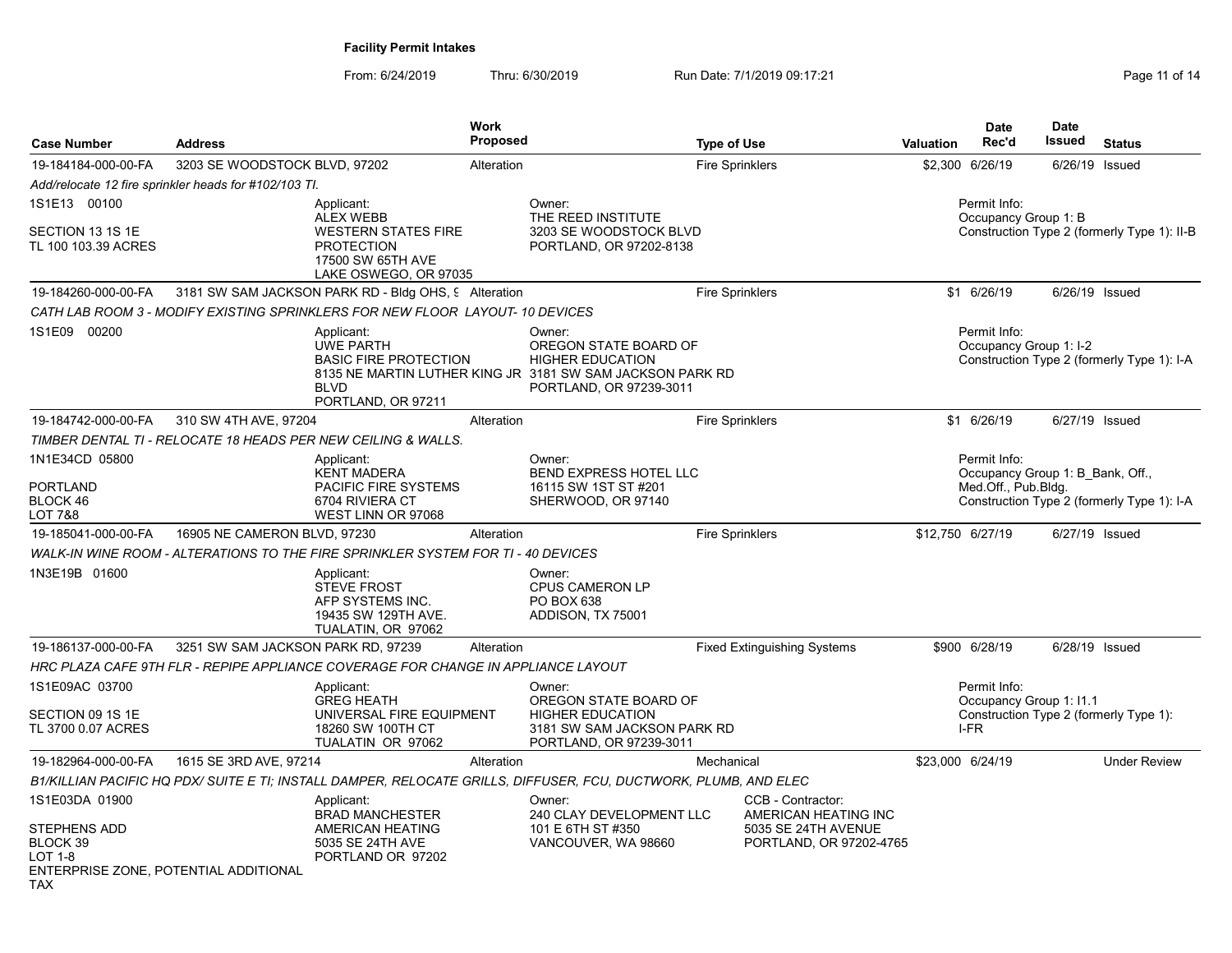| <b>Case Number</b>                                                        | <b>Address</b>                                                                                                            | <b>Work</b><br>Proposed |                                                                                                                                              | <b>Type of Use</b>                                                                                                         | <b>Valuation</b> | <b>Date</b><br>Rec'd                             | <b>Date</b><br>Issued | <b>Status</b>                                |
|---------------------------------------------------------------------------|---------------------------------------------------------------------------------------------------------------------------|-------------------------|----------------------------------------------------------------------------------------------------------------------------------------------|----------------------------------------------------------------------------------------------------------------------------|------------------|--------------------------------------------------|-----------------------|----------------------------------------------|
| 19-183107-000-00-FA                                                       | 6402 NE HALSEY ST, 97213                                                                                                  | Alteration              |                                                                                                                                              | Mechanical                                                                                                                 |                  | \$238.505 6/24/19                                |                       | <b>Under Review</b>                          |
|                                                                           | F23/HOME SERVICES PHARMACY STE 400 TI; INSTALL DUCTWORK, GRILLES, DIFFUSERS, EXHAUST FANS AND ELEC                        |                         |                                                                                                                                              |                                                                                                                            |                  |                                                  |                       |                                              |
| 1N2E32BB 00200                                                            | Applicant:<br><b>KEVIN DUNN</b><br>PROVIDENCE HEALTH<br>4400 NE HALSEY ST. BUILDING 2,<br>SUITE 190<br>PORTLAND, OR 97213 |                         | Owner:<br>PROVIDENCE HEALTH &<br>SERVICES-OREGON<br>4400 NE HALSEY ST BLDG 2 #190<br>PORTLAND, OR 97213-1545                                 | CCB - Contractor:<br><b>BILL GRASSL</b><br>HARDER MECHANICAL<br>CONTRACTORS INC<br>PO BOX 5118<br>PORTLAND, OR 97208-5118  |                  |                                                  |                       |                                              |
| 19-183112-000-00-FA                                                       | 1015 NW 22ND AVE, 97210                                                                                                   | Alteration              |                                                                                                                                              | Mechanical                                                                                                                 |                  | \$12.560 6/24/19                                 |                       | 6/24/19 Issued                               |
|                                                                           | B2/ GOOD SAM MAIN HOSPITAL LOBBY 1ST FLR TI; INSTALL DUCTWORK AND GRILLES                                                 |                         |                                                                                                                                              |                                                                                                                            |                  |                                                  |                       |                                              |
| 1N1E33BA 07800<br><b>COUCHS ADD</b>                                       | Applicant:<br>MARTY HALE<br><b>ARCTIC SHEETMETAL</b>                                                                      |                         | Owner:<br><b>GOOD SAMARITAN HOSPITAL</b><br>1919 NW LOVEJOY ST                                                                               | CCB - Contractor:<br>ARCTIC SHEET METAL INC<br>2310 NE COLUMBIA BLVD                                                       |                  | Permit Info:<br>Occupancy Group 1: I-2           |                       | Construction Type 2 (formerly Type 1): I-A   |
| <b>BLOCK 304 TL 7800</b>                                                  | 2310 N COLUMBIA<br>PORTLAND, OR 97211                                                                                     |                         | PORTLAND, OR 97209-1503                                                                                                                      | PORTLAND, OR 97211-1965                                                                                                    |                  |                                                  |                       |                                              |
| 19-183313-000-00-FA                                                       | 1015 NW 22ND AVE, 97210                                                                                                   | Alteration              |                                                                                                                                              | Mechanical                                                                                                                 |                  | \$550,000 6/24/19                                |                       | <b>Under Review</b>                          |
|                                                                           | F31/ GSMC 4SE SURGICAL UNIT 4TH FLR TI; INSTALL DUCTWORK, GRILLES, DIFFUSERS, TERMINAL UNITS, EXHAUST FANS AND ELEC       |                         |                                                                                                                                              |                                                                                                                            |                  |                                                  |                       |                                              |
| 1N1E33BA 07800                                                            | Applicant:<br><b>JIM KNEES</b>                                                                                            |                         | Owner:<br><b>GOOD SAMARITAN HOSPITAL</b>                                                                                                     | Primary Contractor:<br><b>TO BID</b>                                                                                       |                  | Permit Info:<br>Occupancy Group 1: I-2           |                       |                                              |
| <b>COUCHS ADD</b><br><b>BLOCK 304 TL 7800</b>                             | <b>PKA ARCHITECTS</b><br>6969 SW HAMPTON ST<br>PORTLAND OR 97223                                                          |                         | 1919 NW LOVEJOY ST<br>PORTLAND, OR 97209-1503                                                                                                |                                                                                                                            |                  |                                                  |                       | Construction Type 2 (formerly Type 1): I-A   |
| 19-184270-000-00-FA                                                       | 6036 N CUTTER CIR, 97217                                                                                                  | Alteration              |                                                                                                                                              | Mechanical                                                                                                                 |                  | \$3,500 6/26/19                                  |                       | 6/27/19 Issued                               |
|                                                                           | B1/CALIBER PLUMBING AND MECHANICAL OFFICE ADDITION TI; EXTEND DUCTWORK AND GRILLES, AND PLUMB                             |                         |                                                                                                                                              |                                                                                                                            |                  |                                                  |                       |                                              |
| 1N1E16 00200                                                              | Applicant:<br><b>LUKE ROWLAND</b><br>CALIBER MECHANICAL<br>6036 N CUTTER CIRCLE, STE 360<br>PORTLAND, OR 97217            |                         | Owner:<br><b>ROSAN INC</b><br>PO BOX 10105<br>PORTLAND, OR 97296                                                                             | CCB - Contractor:<br><b>CALIBER PLUMBING &amp;</b><br>MECHANICAL INC<br>6036 N CUTTER CIRCLE STE 360<br>PORTLAND, OR 97217 |                  | Permit Info:<br>Occupancy Group 1: S2            |                       | Construction Type 2 (formerly Type 1): III-N |
| 19-185015-000-00-FA                                                       | 3181 SW SAM JACKSON PARK RD - Bldg RJH, 9 Alteration                                                                      |                         |                                                                                                                                              | Mechanical                                                                                                                 |                  | \$27,152 6/27/19                                 |                       | <b>Under Review</b>                          |
|                                                                           | B2/CROET ADDITION/BASEMENT/HVAC: AHU FAN RETROFIT FROM SINGLE TO QUAD ARRAY, ELEC AND PLUM                                |                         |                                                                                                                                              |                                                                                                                            |                  |                                                  |                       |                                              |
| 1S1E09 00200                                                              | Applicant:<br><b>NOLAN MILOJEVICH</b><br><b>ARCTIC SHEET METAL</b><br>2310 NE COLUMBIA BLVD<br>PORTLAND OR 97211          |                         | Owner:<br>OREGON STATE BOARD OF<br><b>HIGHER EDUCATION</b><br>3181 SW SAM JACKSON PARK RD PORTLAND, OR 97211-1965<br>PORTLAND, OR 97239-3011 | CCB - Contractor:<br>ARCTIC SHEET METAL INC<br>2310 NE COLUMBIA BLVD                                                       |                  | Permit Info:<br>Occupancy Group 1: B             |                       | Construction Type 2 (formerly Type 1): I-B   |
| 19-185171-000-00-FA                                                       | 120 SE CLAY ST, 97214                                                                                                     | Alteration              |                                                                                                                                              | Mechanical                                                                                                                 |                  | \$7,500 6/27/19                                  | 6/28/19 Final         |                                              |
|                                                                           | B1/120 SE CLAY/BASEMENT TI; INSTALL DUCTLESS SPLIT SYSTEM AND IN-LINE FAN, CEILING, ELEC                                  |                         |                                                                                                                                              |                                                                                                                            |                  |                                                  |                       |                                              |
| 1S1E03DA 01800                                                            | Applicant:<br><b>BRUCE BUTNER</b>                                                                                         |                         | Owner:<br>120 CLAY DEVELOPMENT LLC                                                                                                           | CCB - Contractor:<br><b>BRUCE BUTNER</b>                                                                                   |                  | Permit Info:<br>Occupancy Group 1: B Bank, Off., |                       |                                              |
| STEPHENS ADD<br>BLOCK <sub>22</sub><br>LOT 1&5-8<br>LOT 2-4 EXC PT IN R/W | PROTEMP ASSOCIATES<br>9788 SE 17TH AVE<br>MILWAUKIE, OR 97222                                                             |                         | 101 E 6TH ST #350<br>VANCOUVER, WA 98660                                                                                                     | PROTEMP ASSOCIATES INC<br>9788 SE 17TH AVE<br>PORTLAND, OR 97222                                                           |                  | Med.Off., Pub.Bldg.                              |                       | Construction Type 2 (formerly Type 1): III-B |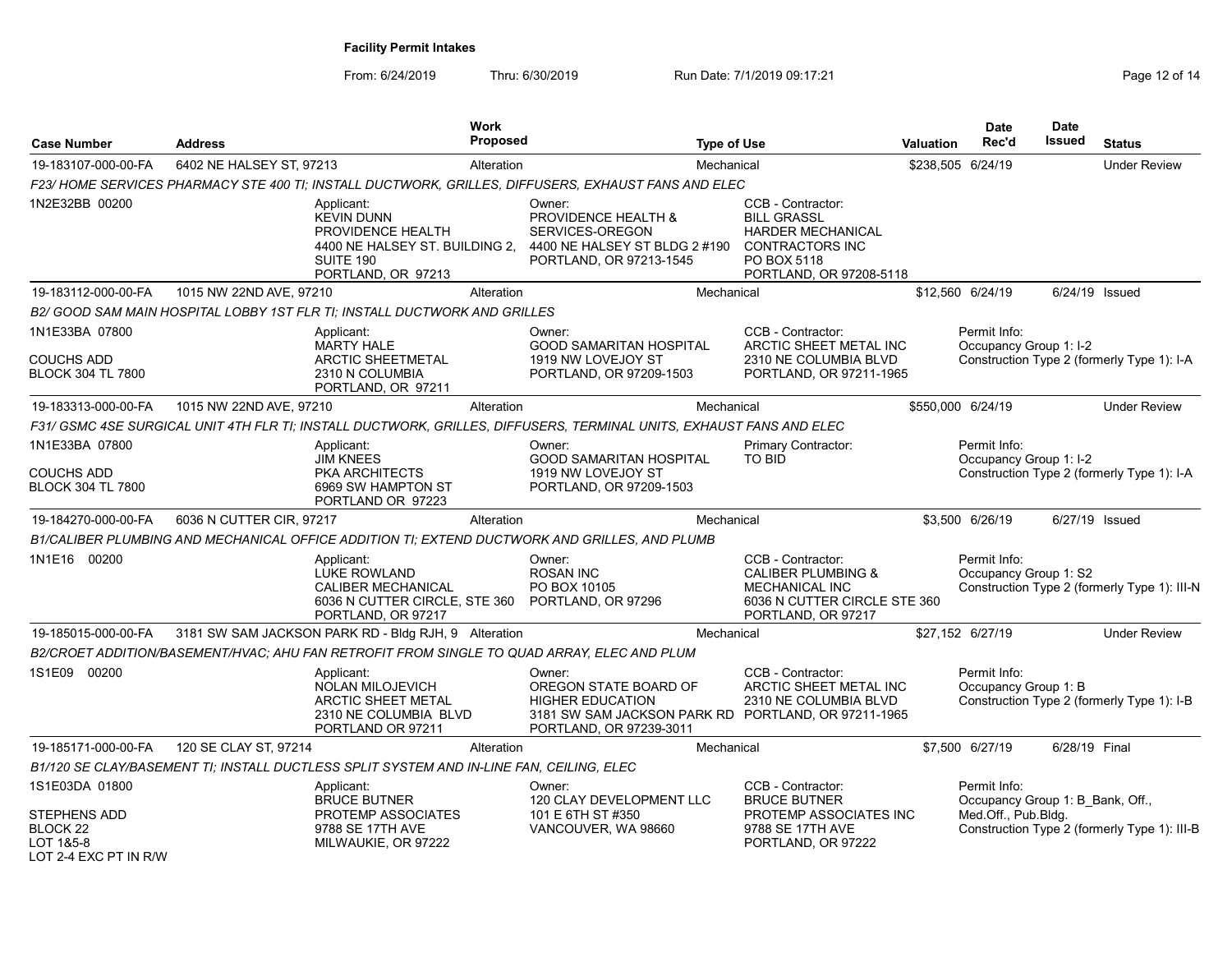| <b>Case Number</b>                                                                                            | <b>Address</b>              |                                                                                                         | <b>Work</b><br>Proposed |                                                                                                                                                                          | Type of Use |                                                                                                                              | <b>Valuation</b> | <b>Date</b><br>Rec'd                                                                        | Date<br><b>Issued</b> | <b>Status</b>                              |
|---------------------------------------------------------------------------------------------------------------|-----------------------------|---------------------------------------------------------------------------------------------------------|-------------------------|--------------------------------------------------------------------------------------------------------------------------------------------------------------------------|-------------|------------------------------------------------------------------------------------------------------------------------------|------------------|---------------------------------------------------------------------------------------------|-----------------------|--------------------------------------------|
| 19-185268-000-00-FA                                                                                           | 1615 SE 3RD AVE, 97214      |                                                                                                         | Alteration              |                                                                                                                                                                          | Mechanical  |                                                                                                                              |                  | \$7,500 6/27/19                                                                             |                       | 6/28/19 Under Inspection                   |
|                                                                                                               |                             | B1/240 SE CLAY/BASEMENT TI; INSTALL DUCTLESS SPLIT SYSTEM AND IN-LINE FAN, CEILING, ELEC                |                         |                                                                                                                                                                          |             |                                                                                                                              |                  |                                                                                             |                       |                                            |
| 1S1E03DA 01900<br><b>STEPHENS ADD</b><br>BLOCK 39<br>LOT 1-8<br>ENTERPRISE ZONE, POTENTIAL ADDITIONAL<br>TAX  |                             | Applicant:<br><b>BRUCE BUTNER</b><br>PROTEMP ASSOCIATES<br>9788 SE 17TH AVE<br>MILWAUKIE, OR 97222      |                         | Owner:<br>240 CLAY DEVELOPMENT LLC<br>101 E 6TH ST #350<br>VANCOUVER, WA 98660                                                                                           |             | CCB - Contractor:<br><b>BRUCE BUTNER</b><br>PROTEMP ASSOCIATES INC<br>9788 SE 17TH AVE<br>PORTLAND, OR 97222                 |                  |                                                                                             |                       |                                            |
| 19-185328-000-00-FA                                                                                           | 6850 N LOMBARD ST, 97203    |                                                                                                         | Alteration              |                                                                                                                                                                          | Mechanical  |                                                                                                                              |                  | \$5,500 6/27/19                                                                             | 6/28/19 Issued        |                                            |
|                                                                                                               |                             | B2/GROCERY PICK UP/GARDEN CENTER TI;INSTALL AIR CURTAIN , CEILING, ELEC                                 |                         |                                                                                                                                                                          |             |                                                                                                                              |                  |                                                                                             |                       |                                            |
| 1N1E07B 00300<br><b>HEPPNER ADD</b><br>BLOCK 1&3&4 TL 300                                                     |                             | Applicant:<br><b>BRUCE BUTNER</b><br>PROTEMP ASSOCIATES<br>9788 SE 17TH AVE<br>MILWAUKIE, OR 97222      |                         | Owner:<br><b>FRED MEYER STORES INC</b><br>1014 VINE ST 7TH FL<br>CINCINNATI, OH 45202-1141                                                                               |             | CCB - Contractor:<br><b>BRUCE BUTNER</b><br>PROTEMP ASSOCIATES INC<br>9788 SE 17TH AVE<br>PORTLAND, OR 97222                 |                  | Permit Info:<br>Occupancy Group 1: M<br>Construction Type 2 (formerly Type 1):<br>$III-1HR$ |                       |                                            |
| 19-185433-000-00-FA                                                                                           | 17882 NE AIRPORT WAY, 97230 |                                                                                                         | Alteration              |                                                                                                                                                                          | Mechanical  |                                                                                                                              |                  | \$30,000 6/27/19                                                                            |                       | <b>Under Review</b>                        |
|                                                                                                               |                             | B1/ ACCESS CORP SUITE 150 TI; INSTALL RTUs, EXHAUST FANS, GAS PIPING, DUCTWORK, AND ELEC                |                         |                                                                                                                                                                          |             |                                                                                                                              |                  |                                                                                             |                       |                                            |
| 1N3E19D 00101<br>PARTITION PLAT 2016-84<br>LOT <sub>1</sub><br>LAND ONLY SEE R681468 (R649673331) FOR<br>IMPS |                             | Applicant:<br><b>JEREMY HUNT</b><br><b>EXCEL HVAC INC</b><br>PO BOX 1188<br><b>CANBY OR 97013</b>       |                         | Owner:<br>PACIFIC REALTY ASSOCIATES LP EXCEL HVAC INC<br>15350 SW SEQUOIA PKWY #300<br>TIGARD, OR 97224-7175                                                             |             | CCB - Contractor:<br>PO BOX 1188<br><b>CANBY, OR 97013</b>                                                                   |                  |                                                                                             |                       |                                            |
| 19-186138-000-00-FA                                                                                           | 7000 NE AIRPORT WAY, 97218  |                                                                                                         | Alteration              |                                                                                                                                                                          | Mechanical  |                                                                                                                              |                  | \$126,792 6/28/19                                                                           |                       | <b>Under Review</b>                        |
|                                                                                                               |                             |                                                                                                         |                         | F12/ PDX AIRPORT CCTV & WIFI IMPROVEMENTS CONCOURSE C & D: INSTALL DUCTWORK. GRILLES. DIFFUSERS. EXHAUST FANS. TERMINAL UNITS AND ELEC                                   |             |                                                                                                                              |                  |                                                                                             |                       |                                            |
| 1N2E08B 00400<br>SECTION 08 1N 2E<br>TL 400 7.39 ACRES<br>SEE SUB ACCOUNTS                                    |                             | Applicant:<br><b>BILL JOHNSON</b><br><b>STREIMER SHEET METAL</b><br>740 N KNOTT ST<br>PORTLAND OR 97227 |                         | Owner:<br>PORT OF PORTLAND<br>PO BOX 3529<br>PORTLAND, OR 97208-3529                                                                                                     |             | CCB - Contractor:<br>STREIMER SHEET METAL WORKS Occupancy Group 1: A-3<br><b>INC</b><br>740 N KNOTT ST<br>PORTLAND, OR 97227 |                  | Permit Info:                                                                                |                       | Construction Type 2 (formerly Type 1): I-A |
| 19-183004-000-00-FA                                                                                           | 4805 NE GLISAN ST, 97213    |                                                                                                         | Alteration              |                                                                                                                                                                          | Plumbing    |                                                                                                                              |                  | \$6/24/19                                                                                   |                       | <b>Under Review</b>                        |
|                                                                                                               |                             |                                                                                                         |                         | F25/ PPMC PROCESSED CHILLED WATER LOOP, LOADING DOCK; INSTALL AIR COOLED CHILLER, PUMPS, PIPING, PLUMB AND ELEC.Make water for chiller, 1 RPBA                           |             |                                                                                                                              |                  |                                                                                             |                       |                                            |
| 1N2E31BD 04100<br>SECTION 31 1N 2E<br>TL 4100 9.54 ACRES                                                      |                             |                                                                                                         |                         | Owner:<br>PROVIDENCE HEALTH &<br>SERVICES-OREGON<br>4400 NE HALSEY ST BLDG 2 #190<br>PORTLAND, OR 97213-1545                                                             |             |                                                                                                                              |                  | Permit Info:<br>Occupancy Group 1: I-2<br>Construction Type 2 (formerly Type 1):<br>I-FR    |                       |                                            |
| 19-183018-000-00-FA                                                                                           | 222 SW COLUMBIA ST. 97201   |                                                                                                         | Alteration              |                                                                                                                                                                          | Plumbing    |                                                                                                                              |                  | \$6/24/19                                                                                   | 6/24/19 Issued        |                                            |
|                                                                                                               |                             |                                                                                                         |                         | F3/ GRANT THORNTON STE 850; DEMO DOORS, NEW WALLS FOR OPEN OFFICE, OFFICES, RECEPTION, CONF RMS, PANTRY, WELLNESS RM, COPY RM, PLUM AND ELEC.2 break sink, 1 coffee, 1 ( |             |                                                                                                                              |                  |                                                                                             |                       |                                            |
| 1S1E03BC 03100<br>PORTLAND<br>BLOCK 130&131 TL 3100                                                           |                             | Applicant:<br>PMSI. LLC<br>21195 NW EVERGREEN PKWY<br>SUITE 204<br>HILLSBORO OR 97124                   |                         | Owner:<br><b>KC VENTURE LLC</b><br>222 SW COLUMBIA ST #700<br>PORTLAND, OR 97201                                                                                         |             |                                                                                                                              |                  |                                                                                             |                       |                                            |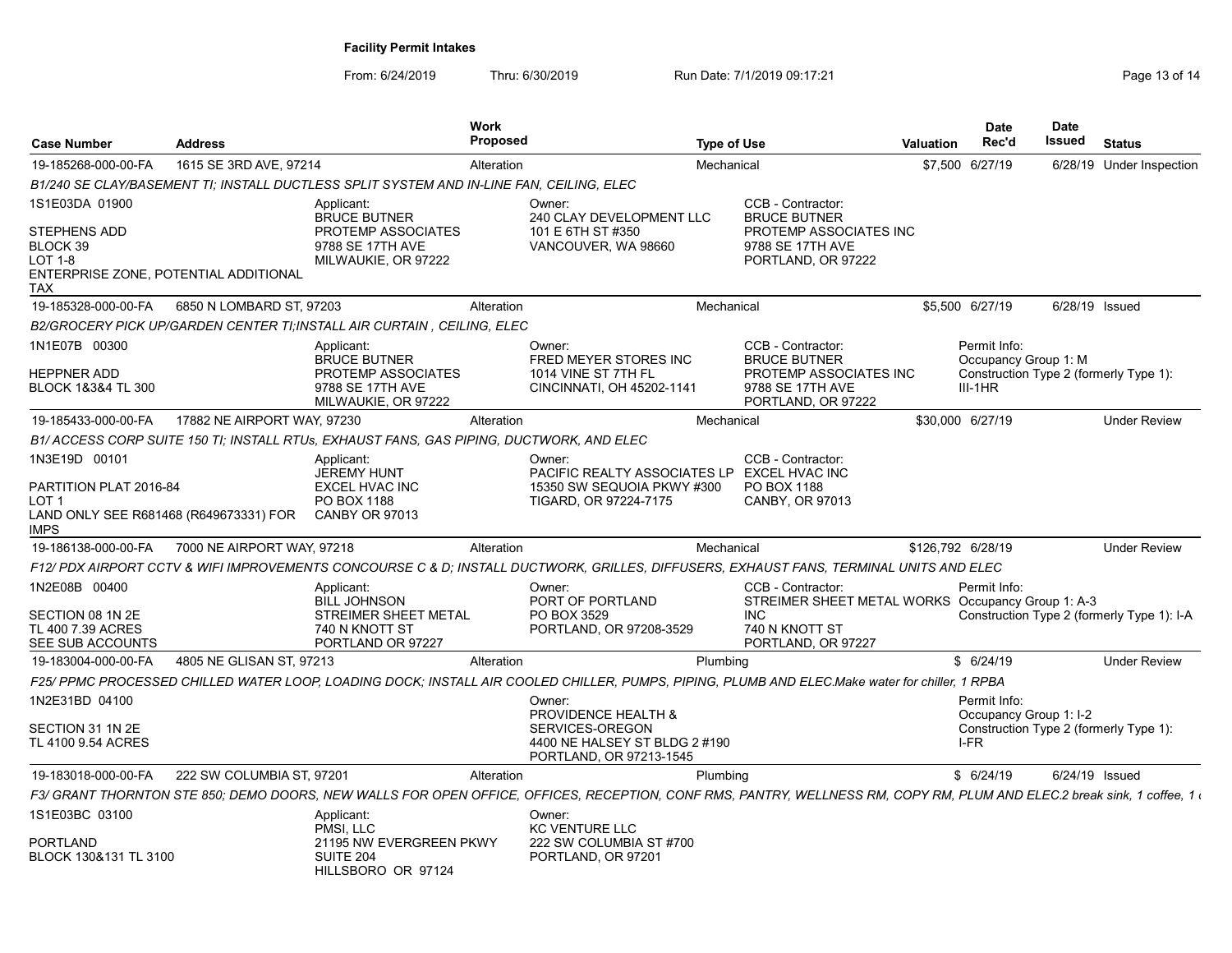From: 6/24/2019 Thru: 6/30/2019 Run Date: 7/1/2019 09:17:21 The State of 14

| <b>Case Number</b>                          | <b>Address</b>                                                                                                                                                  | Work<br>Proposed    | <b>Type of Use</b>                                                                             | Valuation                                                    | <b>Date</b><br>Rec'd | <b>Date</b><br><b>Issued</b> | <b>Status</b>                                                                  |
|---------------------------------------------|-----------------------------------------------------------------------------------------------------------------------------------------------------------------|---------------------|------------------------------------------------------------------------------------------------|--------------------------------------------------------------|----------------------|------------------------------|--------------------------------------------------------------------------------|
| 19-183029-000-00-FA                         | 1000 SW BROADWAY, 97205                                                                                                                                         | Alteration          | Plumbing                                                                                       |                                                              | \$ 6/24/19           |                              | <b>Under Review</b>                                                            |
| <b>F23/ALLSTATE INS CO/SUITI</b>            | <i>'E 1080 TI: DEMO. NEW WALLS. DOORS. TO CREATE</i> I                                                                                                          | <b>WAITING ARFA</b> | ENCE ROOMS MAII                                                                                |                                                              |                      |                              | CORRIDOR, MDF ROOM, OPEN OFFICE, E                                             |
| 1S1E03BB 02400                              |                                                                                                                                                                 | Owner:              |                                                                                                |                                                              | Permit Info:         |                              |                                                                                |
| PORTLAND<br>BLOCK 182<br>LOT 5-8            |                                                                                                                                                                 | <b>BUILDING LP</b>  | ONE THOUSAND BROADWAY<br>1000 SW BROADWAY #1770<br>PORTLAND, OR 97205-3069                     |                                                              | Med.Off., Pub.Bldg.  |                              | Occupancy Group 1: B_Bank, Off.,<br>Construction Type 2 (formerly Type 1): I-A |
| 19-183200-000-00-FA                         | 100 NE FARRAGUT ST, 97211                                                                                                                                       | Alteration          | Plumbino                                                                                       |                                                              | \$ 6/24/19           |                              | 6/24/19 Under Inspection                                                       |
|                                             | F22/ HAPPY MOUNTAIN KOMBUCHA SUITE 105 TI; 1ST TIME TENANT, OCCUPANCY F2 & S, NEW WALLS TO CREATE STORAGE RM, FERMENTATION RM, GENERATOR RM (GENERATOR INSTALLE |                     |                                                                                                |                                                              |                      |                              |                                                                                |
| 1N1E10DD 08000                              | Applicant:<br>EVOLUTION PLUMBING LLC                                                                                                                            | Owner:              | <b>GENERAL ASSEMBLY LLC</b>                                                                    |                                                              | Permit Info:         |                              | Occupancy Group 1: F-1_Industrial Plant -                                      |
| LOVES ADD<br><b>BLOCK 1&amp;2 TL 8000</b>   | 7715 NE 33RD DR SUITE D<br>PORTLAND OR 97211-1942                                                                                                               | CORBETT, OR 97019   | 36435 SE GORDON CREEK RD                                                                       |                                                              | Factory, Mod.Hazard  |                              | Construction Type 2 (formerly Type 1): V-B                                     |
| 19-184522-000-00-FA                         | 12130 NE AINSWORTH CIR, 97220                                                                                                                                   | Alteration          | Plumbing                                                                                       |                                                              | \$ 6/26/19           |                              | 6/26/19 Under Inspection                                                       |
| F21/ESSILOR STE 250 & 260 TI; REMODEL I     | <b>BATHRMS</b><br>NFW WALLS TO CREATE                                                                                                                           |                     | VESTIBULE, WORK AREA, OFFICES, LOCKER RM, BREAKRM, GREET AREA, CONFERENCE RM, TRAINING RM, PRC |                                                              |                      |                              |                                                                                |
| 1N2E14C 00700                               | Applicant:<br><b>WESTERN PLUMBING</b>                                                                                                                           | Owner:              | TMT AIRPORT WAY INDUSTRIAL                                                                     |                                                              |                      |                              |                                                                                |
| SIVERS INDUSTRIAL PARK                      | 9460 SW TIGARD AVE #101                                                                                                                                         | INC.                |                                                                                                |                                                              |                      |                              |                                                                                |
| BLOCK 7 TL 700                              | TIGARD, OR 97223-5272                                                                                                                                           |                     | 851 SW 6TH AVE #1200<br>PORTLAND, OR 97204-1349                                                |                                                              |                      |                              |                                                                                |
| Total # of FA Alteration permit intakes: 81 |                                                                                                                                                                 |                     |                                                                                                | Total valuation of FA Alteration permit intakes: \$8,090,635 |                      |                              |                                                                                |

Total # of Facility Permit intakes: 81 Total valuation of Facility Permit intakes: \$8,090,635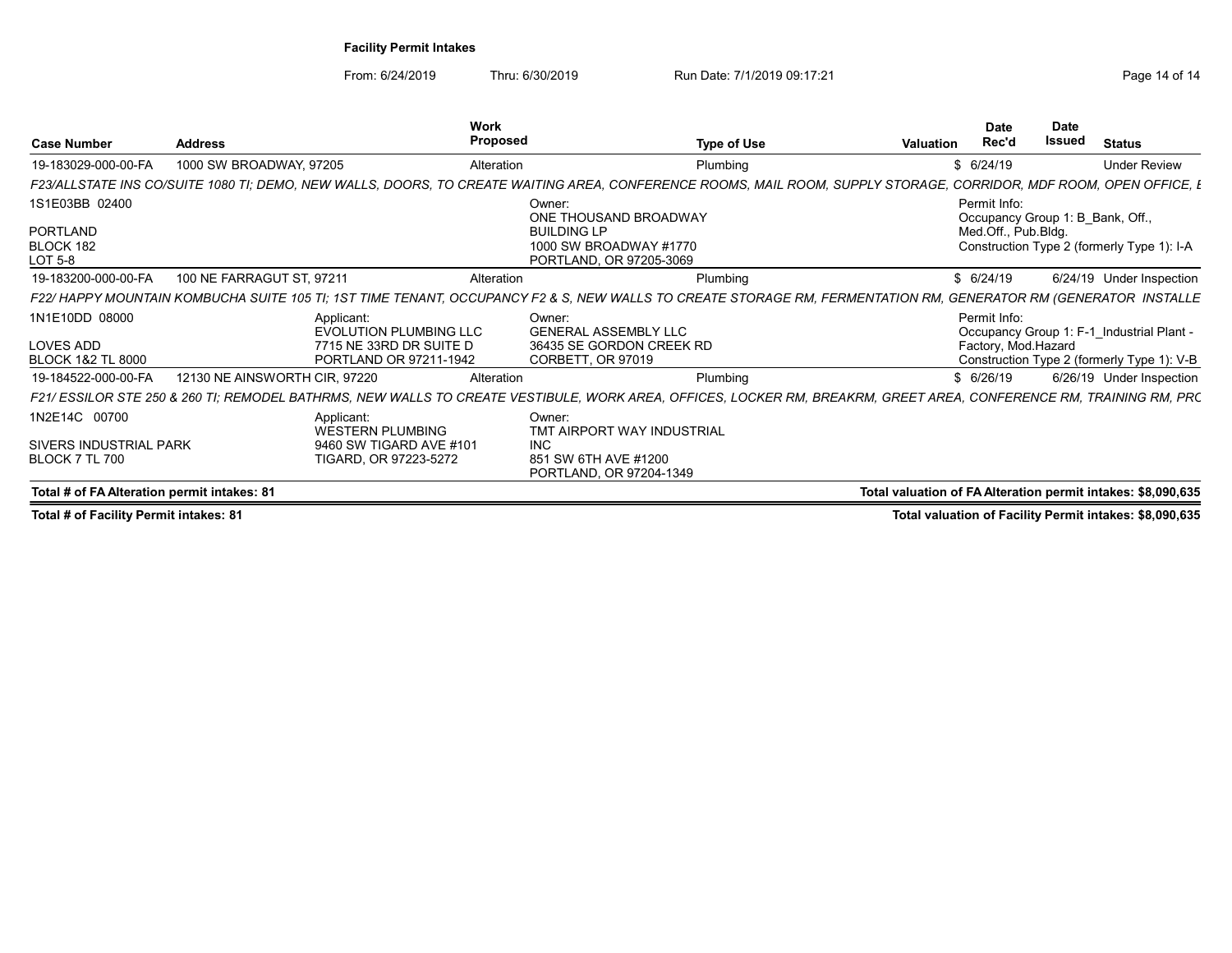## Site Development Permit Intakes

From: 6/24/2019 Thru: 6/30/2019 Run Date: 7/1/2019 09:17:21 Thru: 6/30/2019 Rage 1 of 1

| <b>Case Number</b><br><b>Address</b>                                               |                            | <b>Work</b><br><b>Proposed</b>                                                                           |                                                                                         | <b>Type of Use</b>                                                                                                                                                 | <b>Valuation</b> | Date<br>Rec'd | <b>Date</b><br><b>Issued</b> | <b>Status</b>       |
|------------------------------------------------------------------------------------|----------------------------|----------------------------------------------------------------------------------------------------------|-----------------------------------------------------------------------------------------|--------------------------------------------------------------------------------------------------------------------------------------------------------------------|------------------|---------------|------------------------------|---------------------|
| 18-151902-REV-01-SD                                                                | 21 NE 133RD AVE, 97230     |                                                                                                          | Multiple Dwellings/Single Lot Improvem Existing Residential Site                        |                                                                                                                                                                    |                  | \$6/24/19     | 6/24/19 Issued               |                     |
|                                                                                    |                            | REVISION TO ON-SITE CONCRETE CONFIGURATION FOR PATIOS, WALKWAYS, AND DRIVEWAY                            |                                                                                         |                                                                                                                                                                    |                  |               |                              |                     |
| 1N2E35DB 08100<br>ASCOT AC<br>N 75' OF S 80.5' OF E 120' OF LOT 10 EXC PT<br>IN ST |                            | Applicant:<br><b>MICHAEL SUSAK</b><br><b>SUSAK PROPERTIES</b><br>6663 SW BEAVERTON HILLSDALE<br>HWY #194 | Owner:<br><b>RUTH BENNETT</b><br>21 NE 133RD AVE<br>PORTLAND, OR 97230                  | CCB - Contractor:<br><b>RANDALL HINKLE</b><br>1620 SE 176TH<br>PORTLAND, OR 97233                                                                                  |                  |               |                              |                     |
|                                                                                    |                            | PORTLAND OR 97225                                                                                        | Owner:<br><b>ANDREW RIOS</b><br>21 NE 133RD AVE<br>PORTLAND, OR 97230                   |                                                                                                                                                                    |                  |               |                              |                     |
| 18-155006-REV-01-SD                                                                | 4727 N WILLIAMS AVE, 97217 |                                                                                                          | Multiple Dwellings/Single Lot Improver Existing Residential Site                        |                                                                                                                                                                    |                  | \$6/27/19     | 6/27/19 Issued               |                     |
|                                                                                    |                            |                                                                                                          |                                                                                         | REVISION TO MOVE 4'x10' DRYWELL FROM SE CORNER TO NE CORNER OF PROPERTY, EDGE OF DRYWELL TO BE 1' FROM EAST PROPERTY LINE. RELOCATE MAILBOX, ***W/18-154996-REV-01 |                  |               |                              |                     |
| 1N1E22AC 03200<br>WILLIAMS AVE ADD 2<br>BLOCK 2                                    |                            | Applicant:<br><b>TUAN VU</b><br>PROPEL STUDIO ARCHITECTS<br>5229 NE MARTIN LUTHER KING                   | Owner:<br>N WILLIAMS CREATIONS LLC<br>3265 NE ALBERTA ST<br>PORTLAND, OR 97211          | CCB - Contractor:<br><b>KB HANDYWORKS CO</b><br>PO BOX 33101<br>PORTLAND, OR 97292                                                                                 |                  |               |                              |                     |
| LOT 3 EXC PT IN ST                                                                 |                            | <b>BLVD #101</b><br>PORTLAND, OR 97212                                                                   |                                                                                         |                                                                                                                                                                    |                  |               |                              |                     |
|                                                                                    |                            | Total # of SD Multiple Dwellings/Single Lot Improvements permit intakes: 2                               |                                                                                         | Total valuation of SD Multiple Dwellings/Single Lot Improvements permit intakes: \$                                                                                |                  |               |                              |                     |
| 17-176295-REV-01-SD                                                                | 6700 SW TERRI CT, 0        |                                                                                                          | Private Site Improvements/Subdivision New Land Division/Subdivision                     |                                                                                                                                                                    |                  | \$6/27/19     |                              | <b>Under Review</b> |
|                                                                                    |                            | REVISION TO MOVE PRIVATE STORM LINE SOUTH AT LOT 1 TO REDUCE EASEMENT.                                   |                                                                                         |                                                                                                                                                                    |                  |               |                              |                     |
| 1S113DD06000                                                                       |                            | Applicant:<br><b>Eliot Meier</b><br>8215 SW 85th Ave<br>Portland, OR 97223                               | Owner:<br>JOHN ALDEN OLESON PARK<br>JOHN ALDEN OLESON PARK<br><b>OWNERS OF ALL LOTS</b> | CCB - Contractor:<br><b>INLAND COMPANY</b><br>PO BOX 2131<br>BATTLE GROUND, WA 98604                                                                               |                  |               |                              |                     |
| Total # of SD Private Site Improvements/Subdivision permit intakes: 1              |                            |                                                                                                          |                                                                                         | Total valuation of SD Private Site Improvements/Subdivision permit intakes: \$                                                                                     |                  |               |                              |                     |

Total # of Site Development Permit intakes: 3 3 Total valuation of Site Development Permit intakes: \$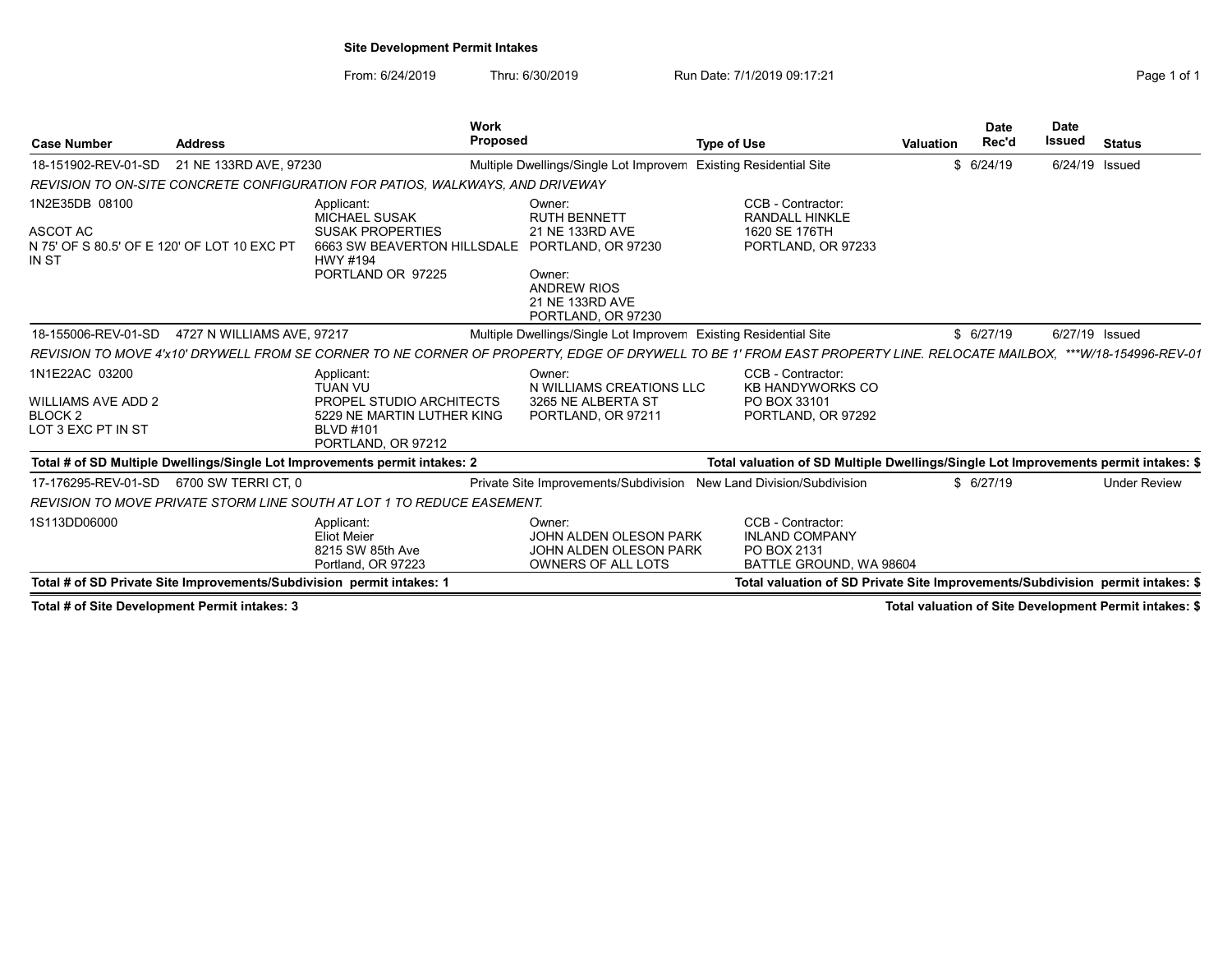# Zoning Permit Intakes

From: 6/24/2019 Thru: 6/30/2019 Run Date: 7/1/2019 09:17:21 The State of 2

| <b>Case Number</b>                                                                                               | <b>Address</b>                                  |                                                                                                                    | <b>Work</b><br>Proposed                                                                                                         | <b>Type of Use</b>                                                                                                                                                                                                                                | Valuation        | <b>Date</b><br>Rec'd | <b>Date</b><br>Issued | <b>Status</b>       |
|------------------------------------------------------------------------------------------------------------------|-------------------------------------------------|--------------------------------------------------------------------------------------------------------------------|---------------------------------------------------------------------------------------------------------------------------------|---------------------------------------------------------------------------------------------------------------------------------------------------------------------------------------------------------------------------------------------------|------------------|----------------------|-----------------------|---------------------|
| 19-148988-000-00-ZP                                                                                              | 323 SE M L KING BLVD, 97214                     |                                                                                                                    | Commercial                                                                                                                      | Code Compliance Requirements                                                                                                                                                                                                                      |                  | \$1,000 6/26/19      | 6/26/19 Issued        |                     |
|                                                                                                                  |                                                 | REMOVE, STUMP GRIND, AND REPLACE 9 TOPPED TREES IN RESPONSE TO 19-134426-CC                                        |                                                                                                                                 |                                                                                                                                                                                                                                                   |                  |                      |                       |                     |
| 1N1E34DD 02400<br><b>FRUSHS SQUARE ADD</b><br><b>BLOCK3</b><br><b>LOT 1-7</b><br>LOT 8&9 EXC PT IN ST, LOT 10-16 |                                                 | Applicant:<br><b>LORIN STEVEN FIELDING</b><br><b>PO BOX 307</b><br>SCAPPOOSE, OR 97056                             | Owner:<br><b>FRONT &amp; PINE LLC</b><br>920 SW 6TH AVE #223<br>PORTLAND, OR 97204                                              | CCB - Contractor:<br><b>LORIN STEVEN FIELDING</b><br>PO BOX 307<br>SCAPPOOSE, OR 97056                                                                                                                                                            |                  |                      |                       |                     |
| 19-186234-000-00-ZP                                                                                              | 12525 SE POWELL BLVD, 97236                     |                                                                                                                    | Commercial                                                                                                                      | Code Compliance Requirements                                                                                                                                                                                                                      | \$15,000 6/28/19 |                      |                       | <b>Under Review</b> |
|                                                                                                                  |                                                 | Applicant:<br><b>LILIAN NGUYEN</b><br>1904 SE 6TH PLACE<br>BATTLE GROUND, WA 98604                                 | Owner:<br><b>KENNETH LORD</b><br>1180 NE BURNSIDE RD<br>GRESHAM, OR 97030-5711                                                  | CONSTRUCTION STAGING AREA FOR THE US 26 POWELL BLVD PROJECT, INCLUDES STOCKPILES, EQUIPMENT ADN MATERIAL STORAGE, OFFICE TRAILER ON WHEELS AND EMPLOYEE PARKI<br>CCB - Contractor:<br><b>TAPANI INC</b><br>PO BOX 1900<br>BATTLE GROUND, WA 98604 |                  |                      |                       |                     |
| 19-183819-000-00-ZP                                                                                              | <b>RIGHT OF WAY</b>                             |                                                                                                                    | Commercial                                                                                                                      | <b>LUR Condition Compliance</b>                                                                                                                                                                                                                   | \$10,000 6/25/19 |                      |                       | <b>Under Review</b> |
|                                                                                                                  | MITIGATION PLANTING FOR LU CASE 19-122092 EN    |                                                                                                                    |                                                                                                                                 |                                                                                                                                                                                                                                                   |                  |                      |                       |                     |
|                                                                                                                  |                                                 | Applicant:<br><b>JOE RECKER</b><br><b>TRIMET</b><br>1800 SW 1ST AVE, STE 300<br>PORTLAND OR 97201                  | Owner:<br><b>STATE OF OREGON</b><br>(DEPARTMENT OF<br><b>TRANSPORTATION)</b><br>9200 SE LAWNFIELD RD<br>CLACKAMAS OR 97015-8685 |                                                                                                                                                                                                                                                   |                  |                      |                       |                     |
| 19-183828-000-00-ZP                                                                                              | <b>RIGHT OF WAY</b>                             |                                                                                                                    | Commercial                                                                                                                      | <b>LUR Condition Compliance</b>                                                                                                                                                                                                                   | \$10,000 6/25/19 |                      |                       | <b>Under Review</b> |
|                                                                                                                  | <b>MITIGATION PLANTINGS FOR LU 19-122073 EN</b> |                                                                                                                    |                                                                                                                                 |                                                                                                                                                                                                                                                   |                  |                      |                       |                     |
|                                                                                                                  |                                                 | Applicant:<br><b>JOE RECKER</b><br><b>TRIMET</b><br>1800 SW 1ST AVE, STE 300<br>PORTLAND OR 97201                  | Owner:<br>STATE OF OREGON<br>(DEPARTMENT OF<br>TRANSPORTATION)<br>9200 SE LAWNFIELD RD<br>CLACKAMAS OR 97015-8685               |                                                                                                                                                                                                                                                   |                  |                      |                       |                     |
| 19-183936-000-00-ZP                                                                                              | 5620 NE COLUMBIA BLVD, 97218                    |                                                                                                                    | Commercial                                                                                                                      | Landscaping                                                                                                                                                                                                                                       | \$15,000 6/25/19 |                      |                       | <b>Under Review</b> |
|                                                                                                                  |                                                 | LANDSCAPING AROUND PROPOSED INDUSTRIAL BUILDING. SEE 19-122811-CO.                                                 |                                                                                                                                 |                                                                                                                                                                                                                                                   |                  |                      |                       |                     |
| 1N2E18DB 00300                                                                                                   |                                                 | Applicant:<br><b>JOHN CARHART</b><br>LOCKWOOD CARHART<br>ARCHITECTURE LLC<br>223 NE 62ND AVE<br>PORTLAND, OR 97213 | Owner:<br><b>GOEKJIAN PROPERTIES LLC</b><br>13932 NE MILTON ST<br>PORTLAND, OR 97230-2975                                       | CCB - Contractor:<br><b>PACIFIC STEEL ERECTORS LLC</b><br>17214 NE 224TH AVE<br>BRUSH PRAIRIE, WA 98606                                                                                                                                           |                  |                      |                       |                     |

Total # of ZP Commercial permit intakes: 5 Total valuation of ZP Commercial permit intakes: \$51,000